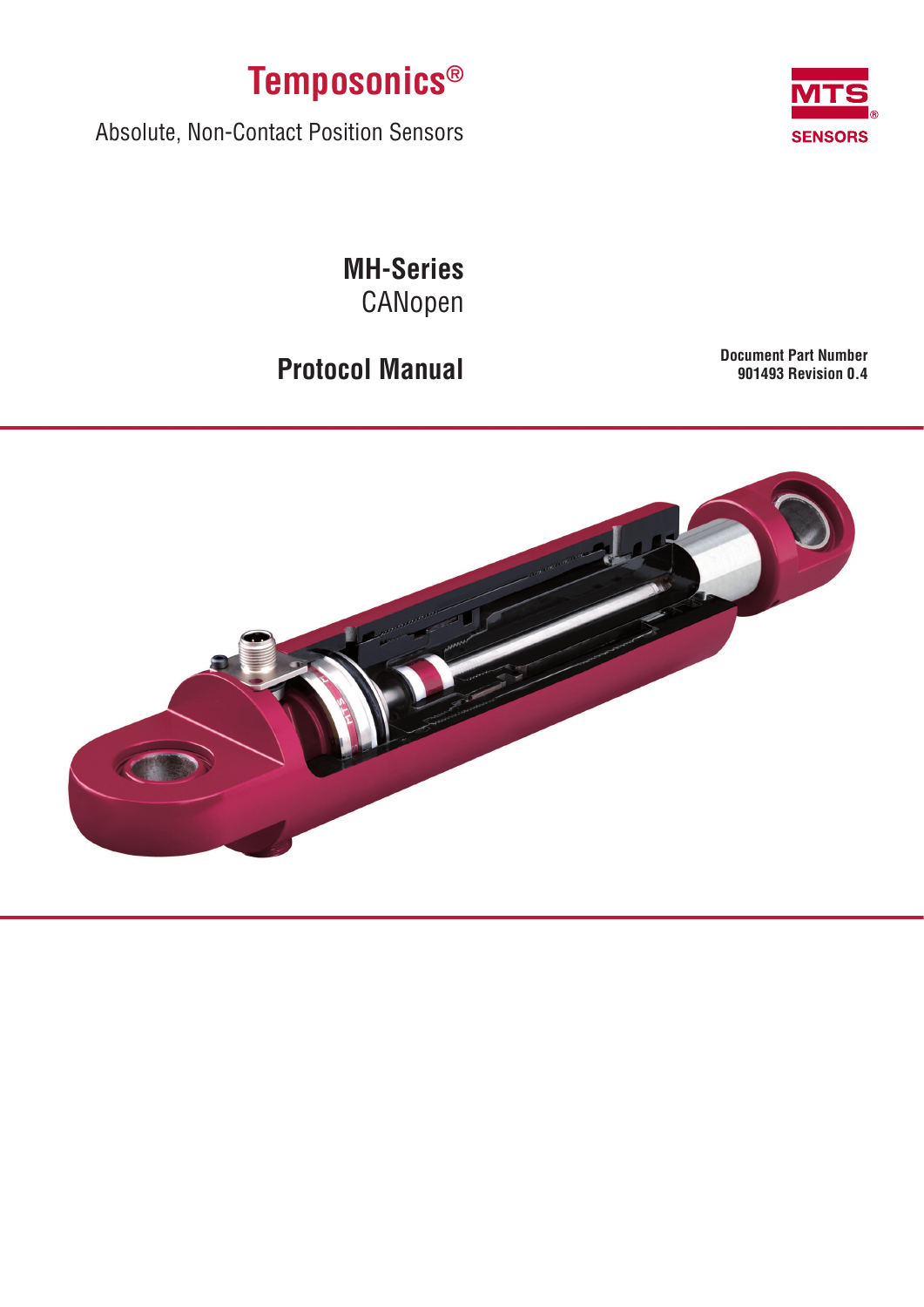# **1. History**

| Rev. | <b>By</b> | <b>Date</b>        | <b>Changes</b>                               | <b>Areas Affected</b> | <b>Comments</b> |
|------|-----------|--------------------|----------------------------------------------|-----------------------|-----------------|
| 0.1  | PL        | April 13th 2010    | First released                               |                       |                 |
| 0.2  | PL        | February 11th 2011 | Manufacturer Area deleted                    |                       |                 |
| 0.3  | PL        | March 18th 2011    | Deleted PDO message format now only standard | Formally 12 11.1.4    |                 |
| 0.4  | PL        | Jan 28th 2013      | Object table overworked                      | 10.3                  |                 |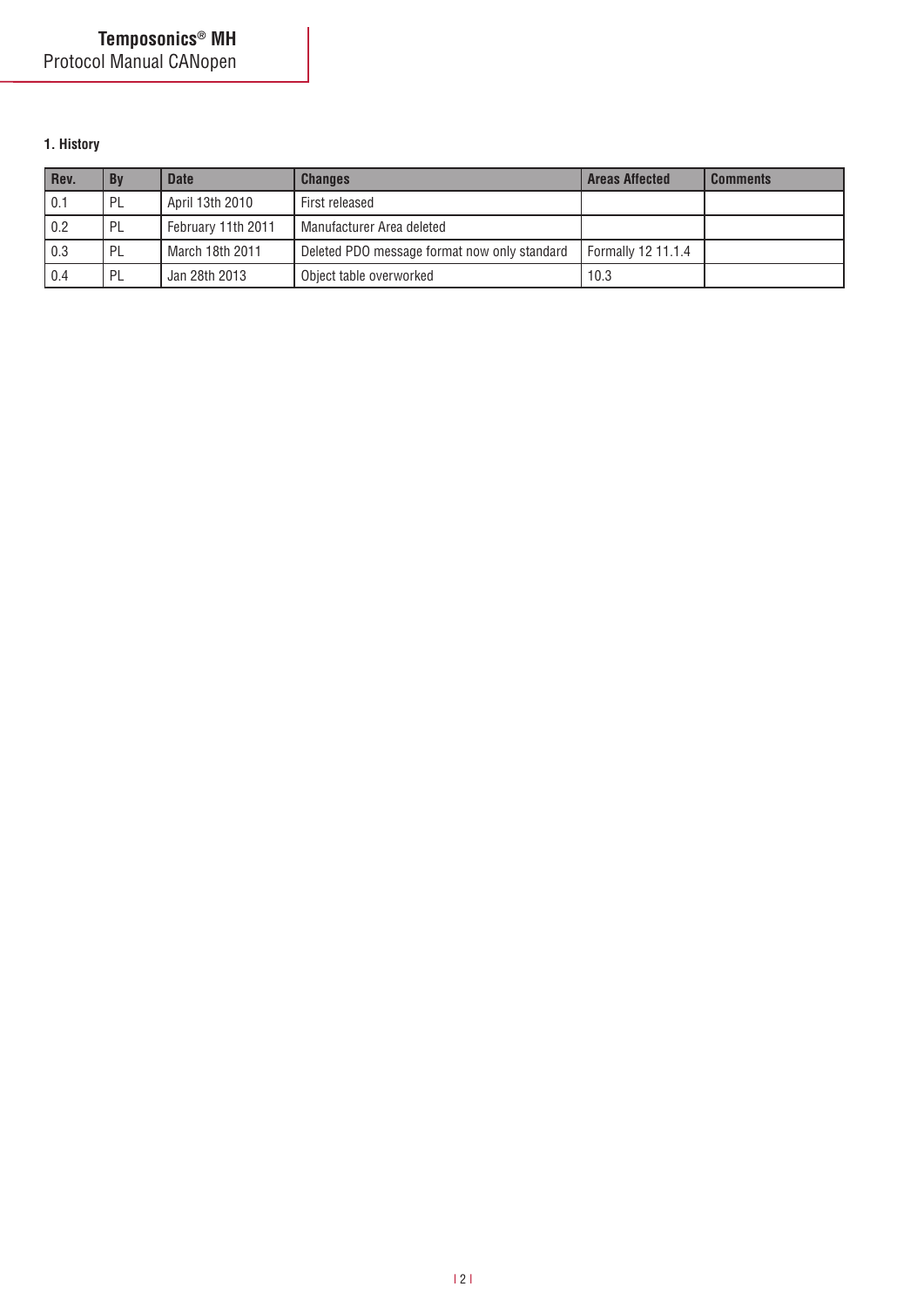### **2 Index of Contents**

| 1                       | <b>History</b>                                                                                                                                                                                                                                 | 02                          |
|-------------------------|------------------------------------------------------------------------------------------------------------------------------------------------------------------------------------------------------------------------------------------------|-----------------------------|
| $\overline{2}$          |                                                                                                                                                                                                                                                | 03                          |
| 3                       | List of Figures <b>Executive Service Service Service Service Service Service Service Service Service Service Service Service Service Service Service Service Service Service Service Service Service Service Service Service Ser</b>           | 04                          |
| 4                       |                                                                                                                                                                                                                                                | 04                          |
| 5                       |                                                                                                                                                                                                                                                | 05                          |
| 6                       | General functional experimental contract of the state of the state of the state of the state of the state of the state of the state of the state of the state of the state of the state of the state of the state of the state                 | 05                          |
| $\overline{\mathbf{r}}$ | Network Management <b>Exercise Contract Contract Contract Contract Contract Contract Contract Contract Contract Contract Contract Contract Contract Contract Contract Contract Contract Contract Contract Contract Contract Cont</b>           | 06                          |
|                         | 7.1 Module Control Protocol                                                                                                                                                                                                                    | 06                          |
|                         | 7.1.1 Start_Remot_Node indication (3),(6)                                                                                                                                                                                                      | 06                          |
|                         |                                                                                                                                                                                                                                                | 07                          |
|                         |                                                                                                                                                                                                                                                | 07                          |
|                         |                                                                                                                                                                                                                                                | 08                          |
|                         |                                                                                                                                                                                                                                                | 08                          |
|                         |                                                                                                                                                                                                                                                | 08                          |
|                         | 7.3 Network Pro-Operational State<br>State<br>2002 - Andrew Maria Barbara<br>2003 - Andrew Maria Barbara<br>2003 - Andrew Maria Barbara<br>2003 - Andrew Maria Barbara<br>2003 - Andrew Maria Barbara<br>2003 - Andrew Maria Barbara<br>2014 - | 09                          |
|                         |                                                                                                                                                                                                                                                | 09                          |
|                         |                                                                                                                                                                                                                                                | 09                          |
| 8                       |                                                                                                                                                                                                                                                | 09                          |
| 9                       |                                                                                                                                                                                                                                                | 11                          |
| 10                      |                                                                                                                                                                                                                                                | 12                          |
|                         |                                                                                                                                                                                                                                                | $\overline{\phantom{a}}$ 12 |
|                         |                                                                                                                                                                                                                                                | 13                          |
|                         | 10.1.2 Baud rate                                                                                                                                                                                                                               | 13                          |
|                         |                                                                                                                                                                                                                                                | 14                          |
|                         |                                                                                                                                                                                                                                                | 14                          |
|                         | 10.1.5 Inquiry and Identification services experience and the state of the state of the state of the state of the state of the state of the state of the state of the state of the state of the state of the state of the stat                 | 14                          |
|                         |                                                                                                                                                                                                                                                |                             |
|                         | 15 10.2.1 SDO Download 2012 12:30 November 2013 12:30 November 2013 12:30 November 2013                                                                                                                                                        |                             |
|                         |                                                                                                                                                                                                                                                |                             |
|                         |                                                                                                                                                                                                                                                | 15                          |
|                         | 10.3 Object dictionary experience and the control of the control of the control of the control of the control of the control of the control of the control of the control of the control of the control of the control of the                  | 16                          |
|                         |                                                                                                                                                                                                                                                | 18                          |
| 11                      | Process Data https://www.archive.com/communications/communications/communications/communications/communications                                                                                                                                | 24                          |
|                         | 11.1 Transmission the data experience of the state of the state of the state of the state of the state of the state of the state of the state of the state of the state of the state of the state of the state of the state of                 | 24                          |
|                         |                                                                                                                                                                                                                                                | 24                          |
|                         | 11.1.2 Polling with remote frames and the contract of the contract of the contract of the contract of the contract of the contract of the contract of the contract of the contract of the contract of the contract of the cont                 | 24                          |
|                         |                                                                                                                                                                                                                                                | 24                          |
|                         | 11.1.4 PDO message format example and the state of the state of the state of the state of the state of the state of the state of the state of the state of the state of the state of the state of the state of the state of th                 | 25                          |
|                         | 11.1.5 PDF error behaviour                                                                                                                                                                                                                     | 25                          |
| 12                      | Literature                                                                                                                                                                                                                                     | 26                          |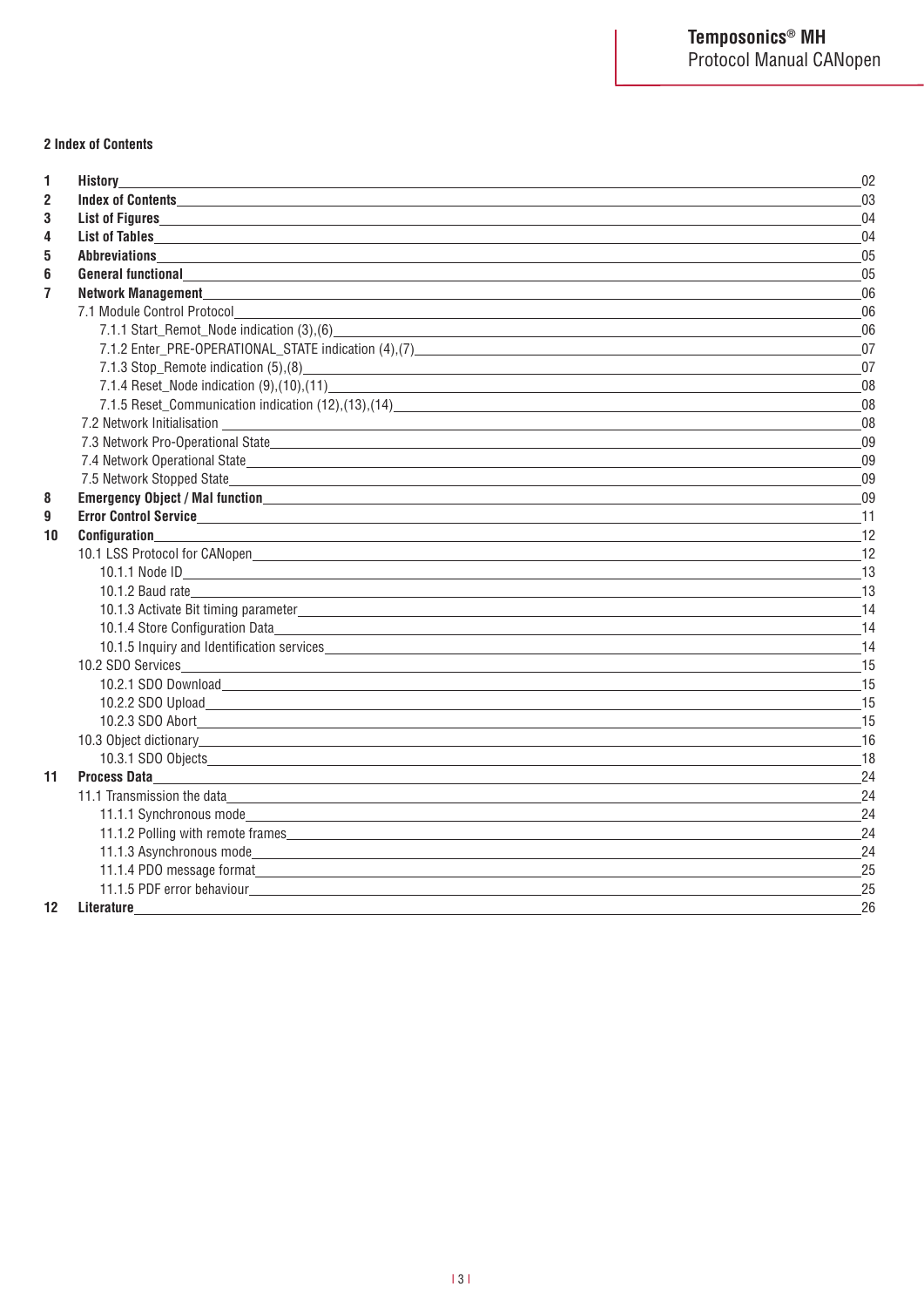# **3 List of figures**

| Figure 1  |                                                                                                                                                      | 06 |
|-----------|------------------------------------------------------------------------------------------------------------------------------------------------------|----|
| Figure 2  | Start Node message_<br><u> 1989 - Johann Barn, amerikan besteman besteman besteman besteman besteman besteman besteman besteman bestema</u>          | 06 |
| Figure 3  |                                                                                                                                                      | 07 |
| Figure 4  |                                                                                                                                                      | 07 |
| Figure 5  | Reset Node message<br><u> 1989 - Johann John Stone, mars et al. 1989 - John Stone, mars et al. 1989 - John Stone, mars et al. 1989 - J</u>           | 08 |
| Figure 6  | Reset Communication message                                                                                                                          | 08 |
| Figure 7  |                                                                                                                                                      | 08 |
| Figure 8  |                                                                                                                                                      | 09 |
| Figure 9  |                                                                                                                                                      | 11 |
| Figure 10 |                                                                                                                                                      | 12 |
| Figure 11 |                                                                                                                                                      | 12 |
| Figure 12 |                                                                                                                                                      | 13 |
| Figure 13 |                                                                                                                                                      |    |
| Figure 14 | Activate Bit timing protocol<br><u> 1980 - Antonio Alemania, prima postala de la contrada de la contrada de la contrada de la contrada de la con</u> | 14 |
| Figure 15 | Store LSS Configuration protocol<br>Store LSS Configuration protocol                                                                                 | 14 |
| Figure 16 | SDO Download protocol<br>SDO Download protocol<br>SDO Download protocol                                                                              | 15 |
| Figure 17 |                                                                                                                                                      | 15 |
| Figure 18 |                                                                                                                                                      | 15 |
| Figure 19 | Manufacturer Status Register definition<br>Manufacturer Status Register definition                                                                   | 18 |
| Figure 20 |                                                                                                                                                      | 19 |
| Figure 21 |                                                                                                                                                      | 20 |
| Figure 22 | SYNC Object                                                                                                                                          | 24 |
| Figure 23 |                                                                                                                                                      | 24 |
| Figure 24 | PDO format                                                                                                                                           | 25 |

# **4 List of tables**

| Table 1  |                                         | 06    |
|----------|-----------------------------------------|-------|
| Table 2  |                                         | 10    |
| Table 3  |                                         | 10    |
| Table 4  | Heartbeat Protocol Date                 | $-11$ |
| Table 5  |                                         | 12    |
| Table 6  | Baud Rate Indices                       | 13    |
| Table 7  | SDO Abort Codes                         | -14   |
| Table 8  |                                         | 21    |
| Table 9  | Transmission Type values_______________ | 21    |
| Table 10 | Event Timer <b>Example 19</b>           | 21    |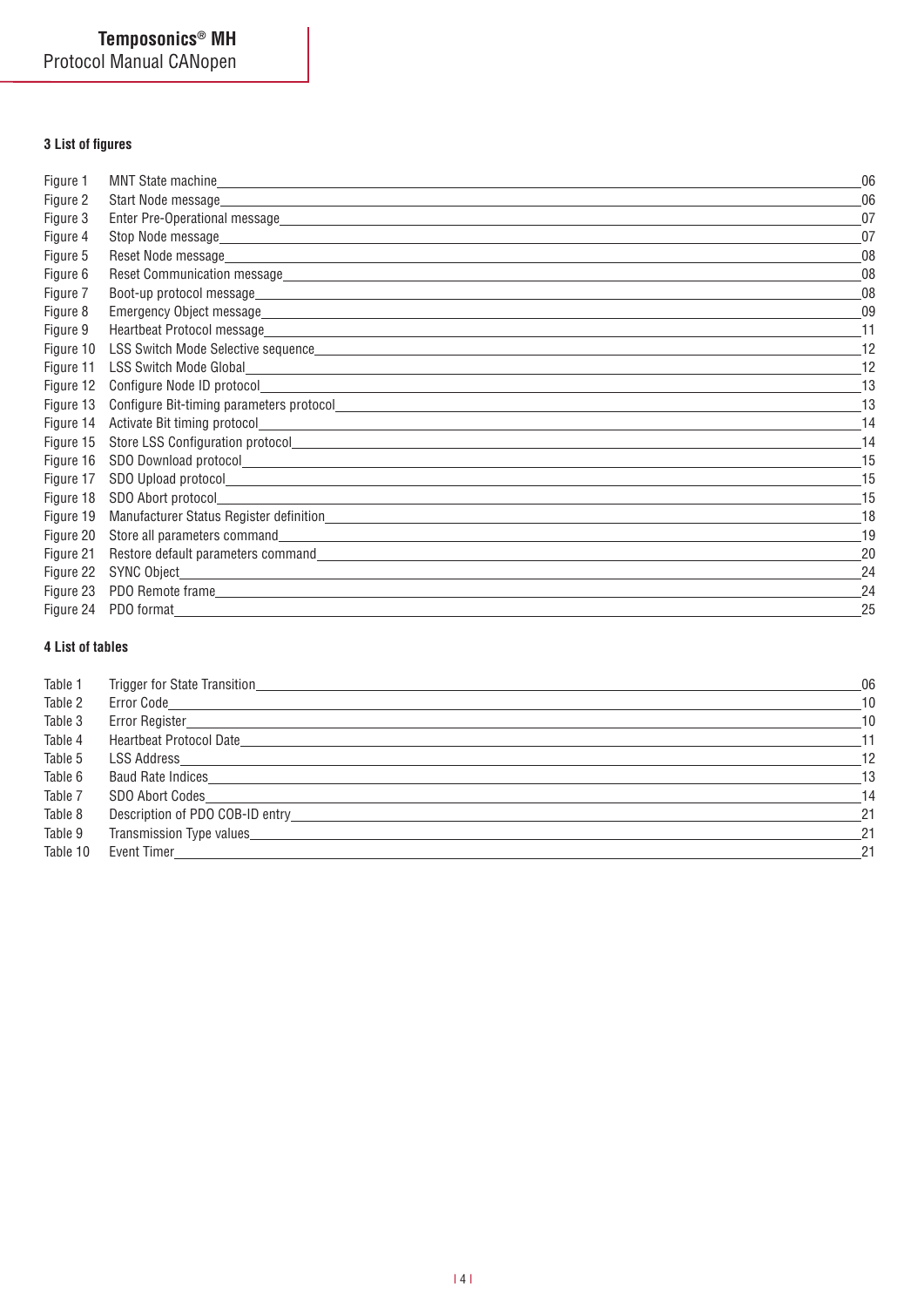### **5 Abbreviations**

| Tx               |                          | MH CANopen sensor is the producer of the CAN data frame |
|------------------|--------------------------|---------------------------------------------------------|
| <b>Rx</b>        | $\overline{a}$           | MH CANopen sensor is the consumer of the CAN data frame |
| SD <sub>0</sub>  | $\overline{a}$           | Service Data Object                                     |
| PD <sub>0</sub>  | $\overline{a}$           | Process Data Object                                     |
| SRD <sub>0</sub> | $\overline{\phantom{m}}$ | Safety Relevant Data Object                             |
| CiA              |                          | CAN in Automation e.V.                                  |
| ro               |                          | read only                                               |
| rw               | $\overline{a}$           | read/write                                              |
| W <sub>0</sub>   |                          | write only                                              |

### **6 Abbreviations**

This document reflects the MTS Position Sensor protocol implementation of the standard CANopen protocol.

The Sensor supports the CANopen Communication profile DS301 V4.02, the Encoder profile DS406 V3.2 and the LSS Services DS305 V2.1.1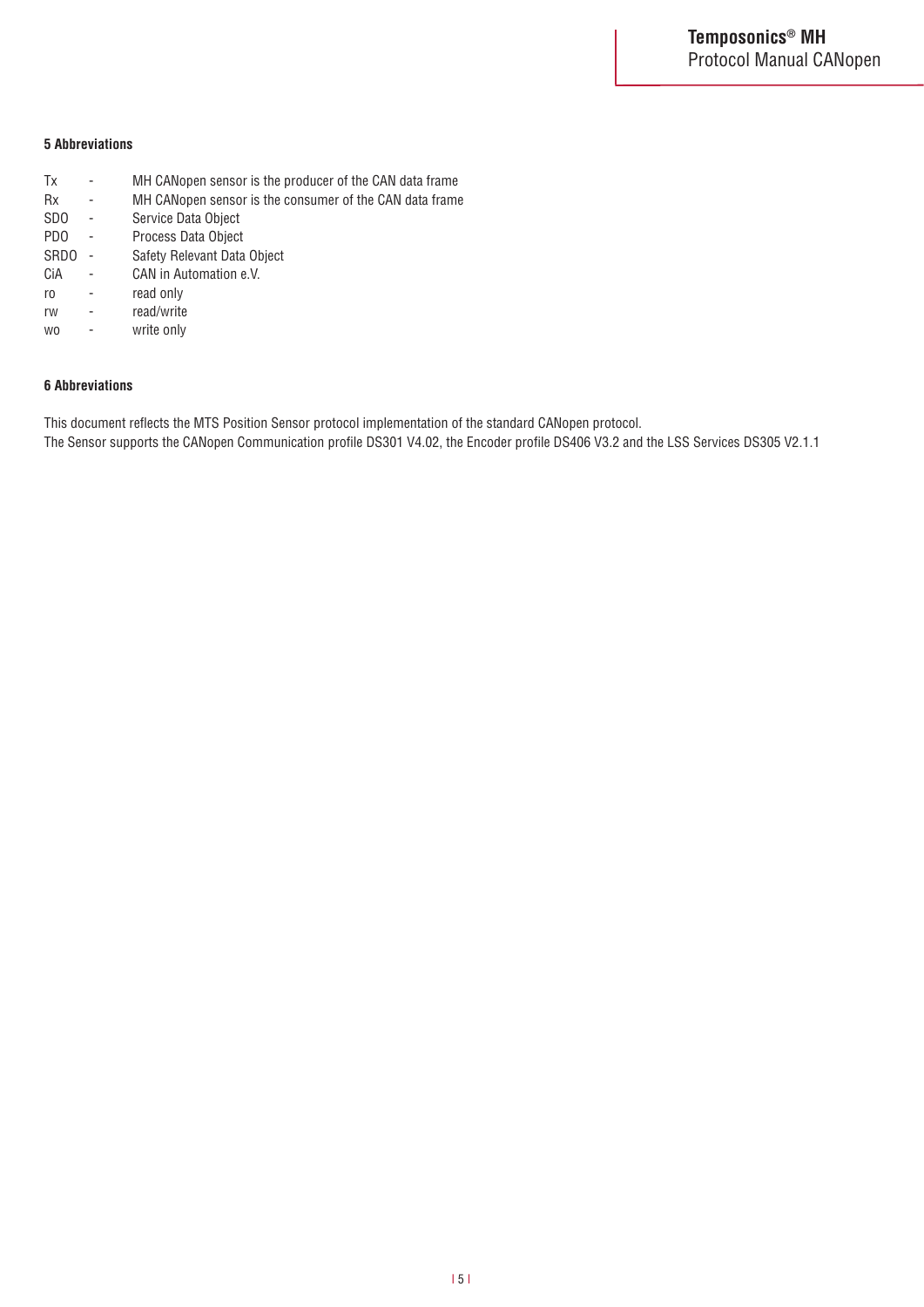### **7 Network Management**

The MH CANopen sensor is used in a CANopen network with a slave functionality, So, normally a CANopen master has the control over the MH CANopen sensor in a CANopen network.

The following description is part of the CANopen communication profile DS301.



### **Figure 1 MNT State machine**

| (1)             | At Power on the initialisation state is entered autonomously  |
|-----------------|---------------------------------------------------------------|
| (2)             | Initialisation finished - enter PRE-OPERATIONAL automatically |
| (3), (6)        | Start Remote Node indication                                  |
| $(4)$ , $(7)$   | Enter_PRE-OPERATIONAL_STATE                                   |
| (5), (8)        | Stop_Remote_Node indication                                   |
| (9), (10), (11) | Reset_Node indication                                         |
| (12),(13),(14)  | <b>Reset Communication indication</b>                         |

# **Table 1 Trigger for State Transition**

#### **7.1 Module Control Protocol**

The following messages are not confirmed by the MH CANopen sensor.

### **7.1.1 Start\_Remote\_Node indication (3),(6)**

Through this service the NMT Master sets the state of the selected NMT slaves to OPERATIONAL.

| <b>COB-ID</b> | Rx/Tx | <b>DLC</b> | <b>Data</b>    |                |    |    |                |                          |                |   |  |  |
|---------------|-------|------------|----------------|----------------|----|----|----------------|--------------------------|----------------|---|--|--|
|               |       |            | D <sub>0</sub> | D <sub>1</sub> | D2 | D3 | D <sub>4</sub> | D <sub>5</sub>           | D <sub>6</sub> |   |  |  |
| 0x000         | Rx    |            | 0x01           | PAR            | ۰  | ۰  | -              | $\overline{\phantom{a}}$ | -              | - |  |  |

### **Figure 2 Start Node message**

PAR - 0 All devices PAR - Node ID This device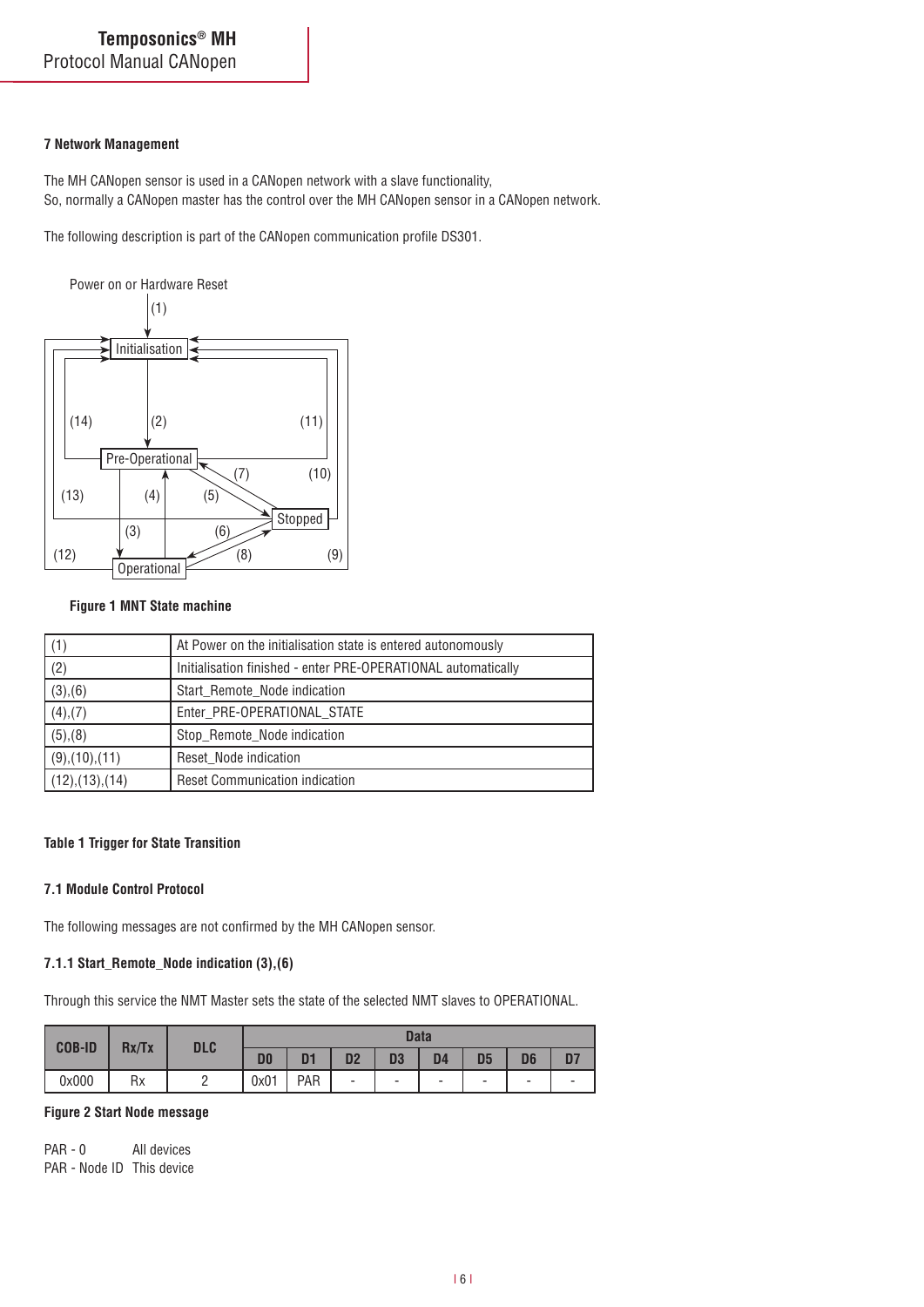### **7.1.2 Enter\_PRE-OPERATIONAL\_STATE indication (4),(7)**

Through this service the NMT Master sets the state of the selected NMT slave(s) to "PREOPERATIONAL".

| <b>COB-ID</b> | Rx/Tx     | <b>DLC</b> | <b>Data</b>    |                |                |    |           |                |                          |   |  |
|---------------|-----------|------------|----------------|----------------|----------------|----|-----------|----------------|--------------------------|---|--|
|               |           |            | D <sub>0</sub> | D <sub>1</sub> | D <sub>2</sub> | D3 | <b>D4</b> | D <sub>5</sub> | D <sub>6</sub>           |   |  |
| 0x000         | <b>Rx</b> |            | 0x80           | PAR            | -              | ۰  | ۰         | -              | $\overline{\phantom{a}}$ | - |  |

**Figure 3 Enter Pre-Operational message**

PAR - 0 All devices PAR - Node ID This device

# **7.1.3 Stop\_Remote indication (5),(8)**

Through this service the NMT Master sets the state of the selected NMT slaves to STOPPED.

| <b>COB-ID</b> | Rx/Tx | <b>DLC</b> | <b>Data</b>    |                |                |                |                          |                |                          |                          |  |
|---------------|-------|------------|----------------|----------------|----------------|----------------|--------------------------|----------------|--------------------------|--------------------------|--|
|               |       |            | D <sub>0</sub> | D <sub>1</sub> | D <sub>2</sub> | D <sub>3</sub> | D <sub>4</sub>           | D <sub>5</sub> | D6                       | D7                       |  |
| 0x000         | Rx    | <u>_</u>   | 0x02           | PAR            | -              | ۰              | $\overline{\phantom{a}}$ | ۰              | $\overline{\phantom{0}}$ | $\overline{\phantom{a}}$ |  |

### **Figure 4 Stop Node message**

PAR - 0 All devices PAR - Node ID This device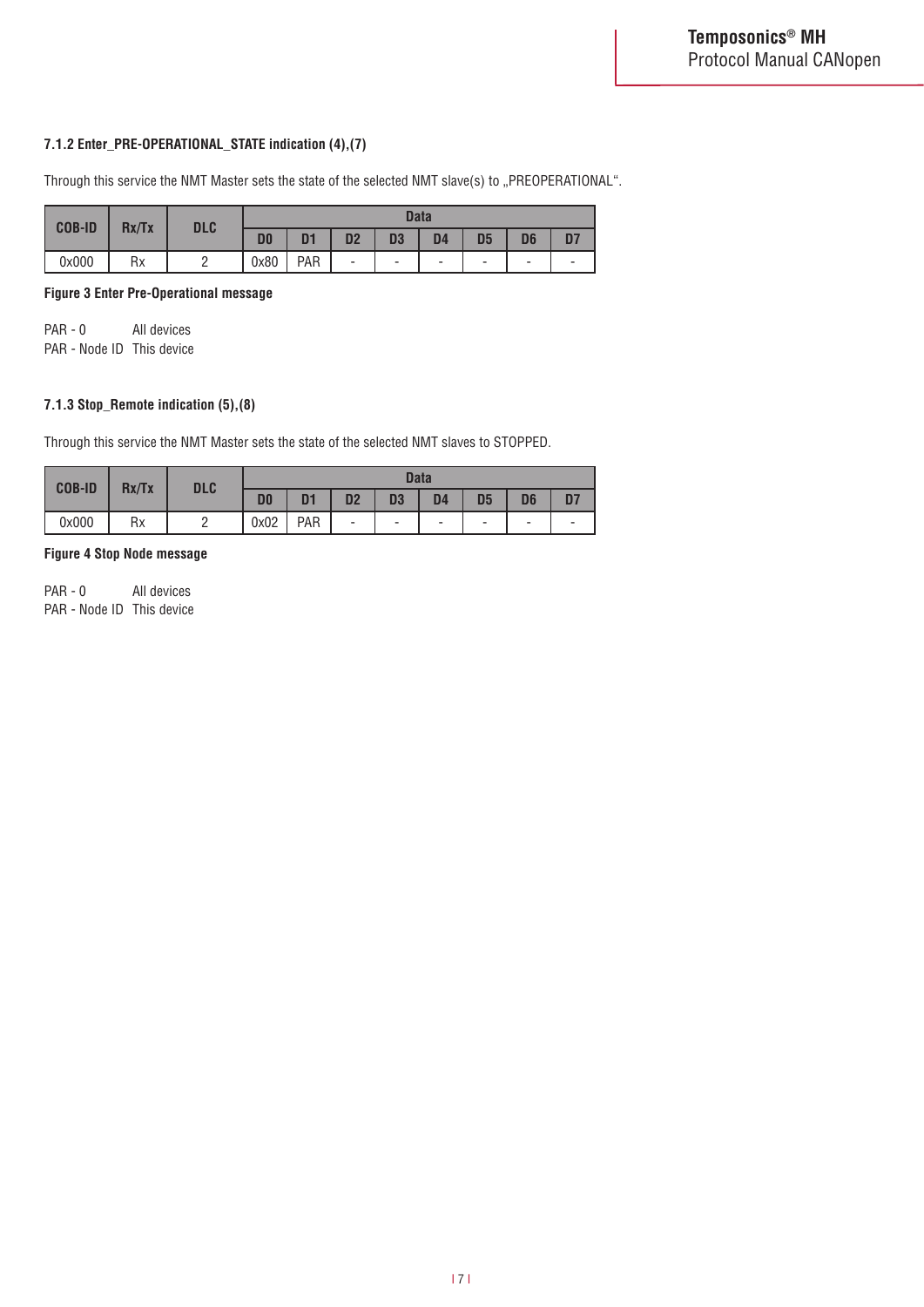### **7.1.4 Reset\_Node indication (9),(10),(11)**

Through this service the NMT Master sets the state of the selected NMT Slave(s) from any state to the "reset application" sub-state.

| <b>COB-ID</b> | Rx/Tx     | <b>DLC</b> |                | <b>Data</b>    |                |                |                          |    |                |   |  |  |
|---------------|-----------|------------|----------------|----------------|----------------|----------------|--------------------------|----|----------------|---|--|--|
|               |           |            | D <sub>0</sub> | D <sub>1</sub> | D <sub>2</sub> | D <sub>3</sub> | D4                       | D5 | D <sub>6</sub> |   |  |  |
| 0x000         | <b>Rx</b> |            | 0x81           | PAR            | -              | ۰              | $\overline{\phantom{a}}$ | -  | -              | ۰ |  |  |

#### **Figure 5 Reset Node message**

PAR - 0 All devices PAR - Node ID This device

### **7.1.5 Reset\_Communication indication (12),(13),(14)**

Through this service the NMT Master sets the state of the selected NMT Slave(s) from any state to the "reset communication" sub-state. After completion of the service, the state of the selected remote nodes will be RESET COMMUNICATION.

| <b>COB-ID</b> | Rx/Tx | <b>DLC</b> | <b>Data</b>    |                |                |                |                          |                          |    |    |  |
|---------------|-------|------------|----------------|----------------|----------------|----------------|--------------------------|--------------------------|----|----|--|
|               |       |            | D <sub>0</sub> | D <sub>1</sub> | D <sub>2</sub> | D <sub>3</sub> | D <sub>4</sub>           | D <sub>5</sub>           | D6 | D7 |  |
| 0x000         | Rx    |            | 0x82           | PAR            | -              | -              | $\overline{\phantom{a}}$ | $\overline{\phantom{a}}$ | ۰  | -  |  |

#### **Figure 6 Reset Communication message**

PAR - 0 All devices PAR - Node ID This device

### **7.2 Network initialisation**

When powering the sensor or after a NMT Reset command (7.1.4 and 7.1.5) or after an internal Reset the sensor enters automatically the NMT Initialisation state. In this state the MH CANopen sensor loads all parameter from the non-volatile memory into the RAM of the internal microcontroller. Also the microcontroller performs several test function and configuration tasks. In this state is no communication with the MH CANopen sensor possible. After finishing the NMT Initialisation state the MH CANopen sensor enters automatically the NMT Pre-Operational state. During that state transition the MH CANopen sensor sends automatically its Boot-up protocol message.

| <b>COB-ID</b>        | Rx/Tx | <b>DLC</b> |                | <b>Data</b>    |                |                          |                          |                |                |                          |  |  |
|----------------------|-------|------------|----------------|----------------|----------------|--------------------------|--------------------------|----------------|----------------|--------------------------|--|--|
|                      |       |            | D <sub>0</sub> | D <sub>1</sub> | D <sub>2</sub> | D <sub>3</sub>           | D <sub>4</sub>           | D <sub>5</sub> | D <sub>6</sub> | D7                       |  |  |
| $0x700 +$<br>Node-ID | Tх    |            | 0x00           | -              | -              | $\overline{\phantom{0}}$ | $\overline{\phantom{a}}$ | -              | -              | $\overline{\phantom{a}}$ |  |  |

#### **Figure 7 Boot-up protocol message**

#### **Note:**

The COB-ID of the Boot-up protocol is the same as for the heartbeat message. This COB-ID can be individually programmed with Index 100E. (see 10.2 ) So the COB-ID of the Boot-up message can be different.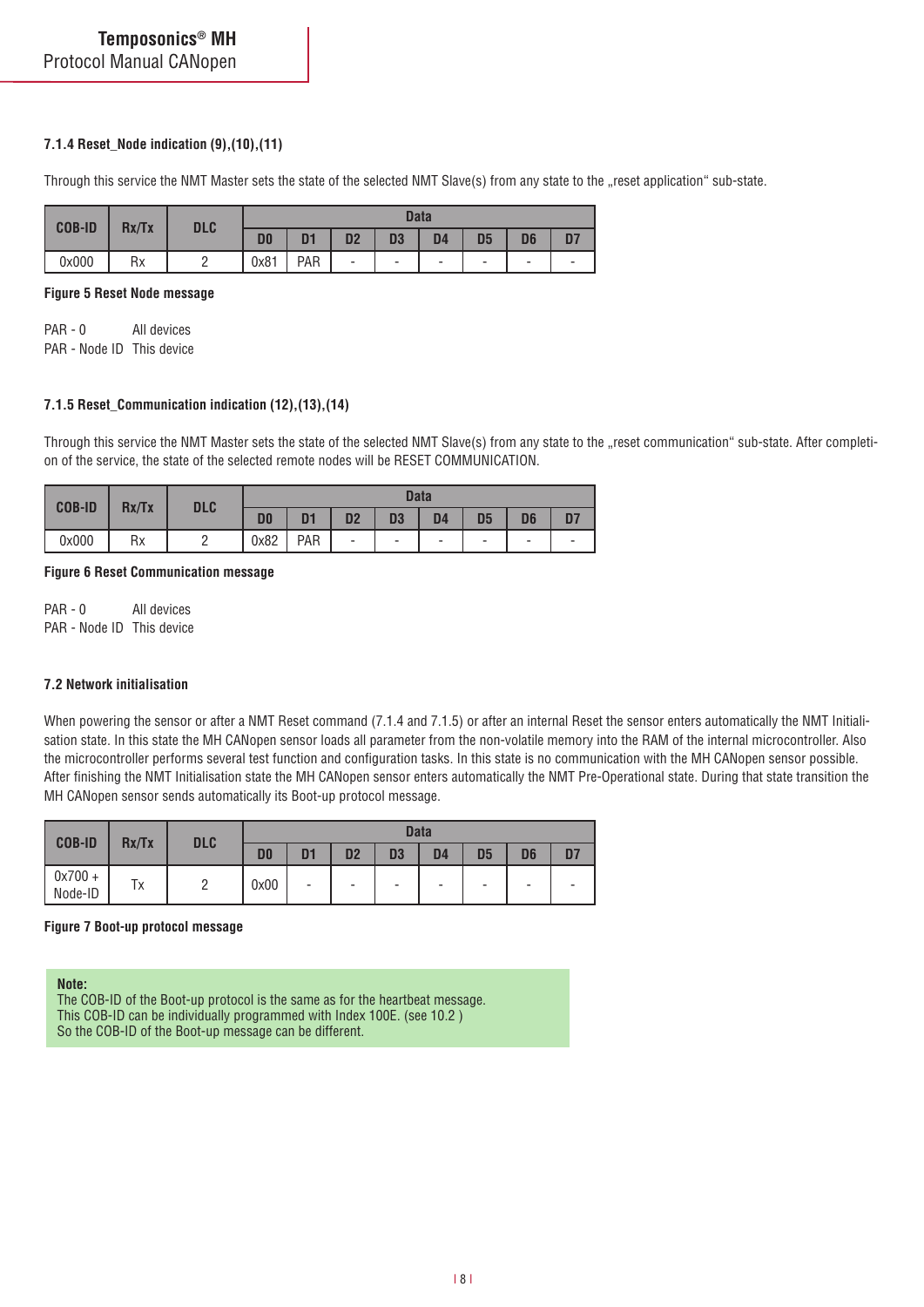### **7.3 Network Pre-Operational state**

In the PRE-OPERATIONAL state, the communication via Service Data Objects (see 10.2 SDO Objects) with the MH CANopen Sensor is possible. Process Data Objects (see 11.1 PDOs) do not exist, so PDO communication is not allowed. Configuration of PDOs, and device parameters may be performed by a configuration application. Also the Emergency Objects and Error Control Service like the MH CANopen Sensors 'Heartbeat message' are allowed in this state. The node may be switched into the Operational state directly by sending a Start\_Remote\_Node (3) (7.1.1)

#### **7.4 Network Operational State**

In the OPERATIONAL state all communication objects are active. Transitioning to OPERATIONAL creates all PDOs and (see 11.1). The constructor uses the parameters as described in the Object Dictionary. Object Dictionary Access via SDO is possible.

#### **7.5 Network Stopped State**

By switching a device into the Stopped state it is forced to stop the communication altogether (exceptnode guarding and heartbeat, if active). Furthermore, this state can be used to achieve certain application behaviour. The definition of this behaviour falls into the scope of device profiles.

#### **8 Emergency Object / Mal function**

Emergency objects are triggered by the occurrence of a MH CANopen Sensor internal error situation. An emergency object is transmitted only once per ,error event'. If one or all errors are repaired, the device transmits an emergency object with the error code 'reset error / no error'. This message contains also Error register with the remaining Errors.

For the MH CANopen Sensor are two Error conditions defined. This is the 'Device Hardware Error' and the 'Data Set Error'.

The 'Data Set Error' is send by the MH CANopen Sensor when internal test function detects a mismatch between the new calculated and the stored checksum of the non-volatile memory of the sensor. The checksum is checked during the NMT Initialisation state. The checksum is also checked when the LSS Store Configuration Data command 10.1.4) or a valid SDO download to Object 1010h – Store parameters is received. This Error can only be cleared by a reset of the device and a successful checksum comparison in the new initialization state.

The 'Device Hardware Error' is send when the Microcontroller detects no Stop pulses during one measuring cycle and when the Error Counter runs out.

| <b>COB-ID</b>       | Rx/Tx | <b>DLC</b> |                |                         |                                   |      | <b>Data</b>    |                |                |      |
|---------------------|-------|------------|----------------|-------------------------|-----------------------------------|------|----------------|----------------|----------------|------|
|                     |       |            | D <sub>0</sub> | D <sub>1</sub>          | D <sub>2</sub>                    | D3   | D <sub>4</sub> | D <sub>5</sub> | D <sub>6</sub> | D7   |
| $0x80 +$<br>Node-ID | Tx    |            |                | Emergency<br>Error Code | Error<br>Register<br>Object 1001h | 0x00 | 0x00           | 0x00           | 0x00           | 0x00 |

**Figure 8 Emergency Object message**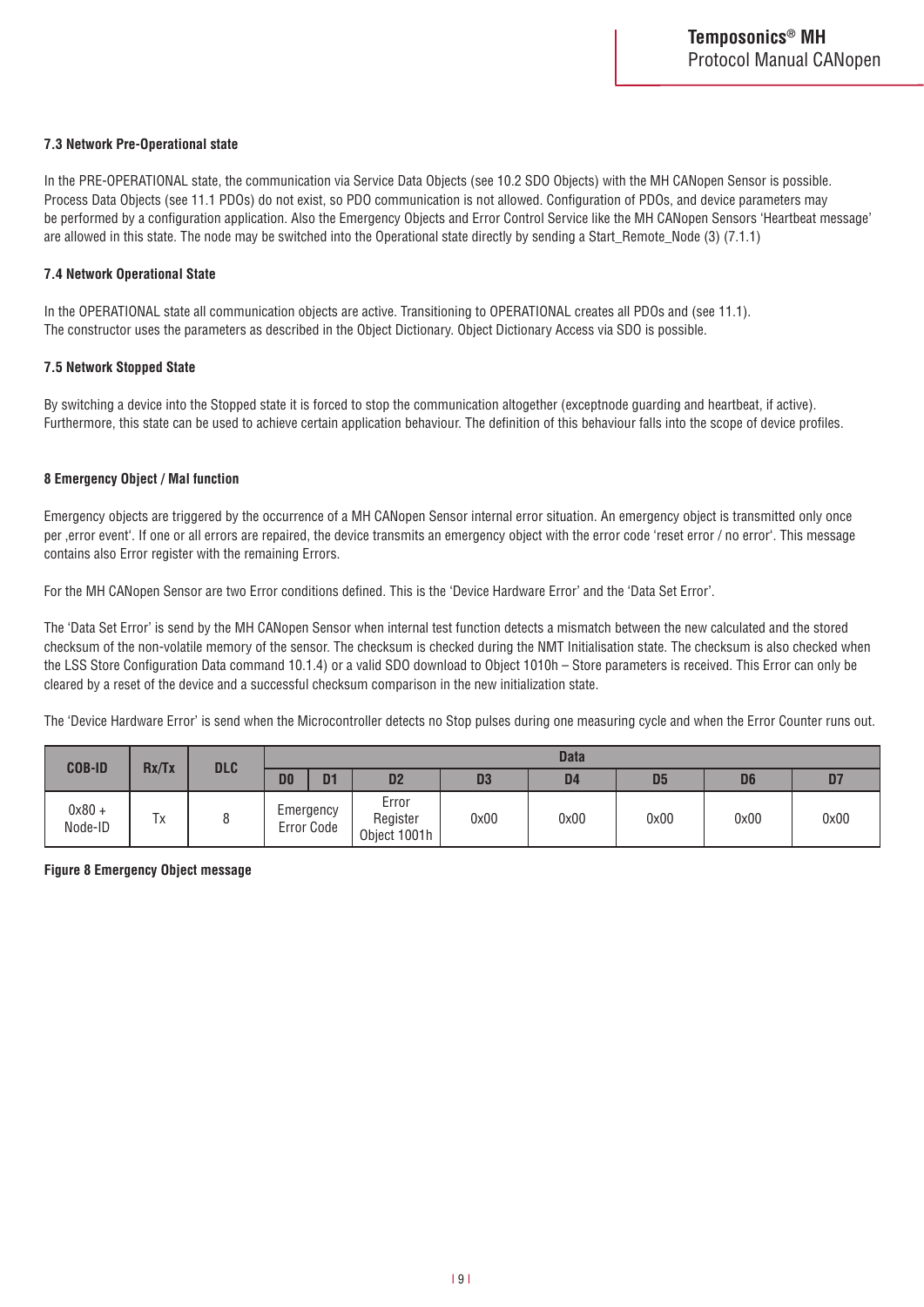### **The possible Error Codes are:**

| <b>Error Code (hex)</b> | <b>Meaning</b>          |
|-------------------------|-------------------------|
| $\log_{10}$             | Error Reset or No Error |
| $\log 5000$             | Device Hardware         |
| $\sqrt{0 \times 6300}$  | Data Set                |

### **Table 2 Error Code**

#### **The Error Register can contain the following data:**

| <b>Error Code (hex)</b> | <b>Meaning</b>                                                       |
|-------------------------|----------------------------------------------------------------------|
| 0x00                    | No Error                                                             |
| 0x01                    | Data Set Error                                                       |
| 0x81                    | Device Hardware Error or<br>Device Hardware Error and Data Set Error |

### **Table 3 Error Register**

#### **Note:**

The COB-ID of the Emergency Object message can be individually programmed with Index 1014. (see 10.2 ) So the COB-ID of the Emergency message can be different.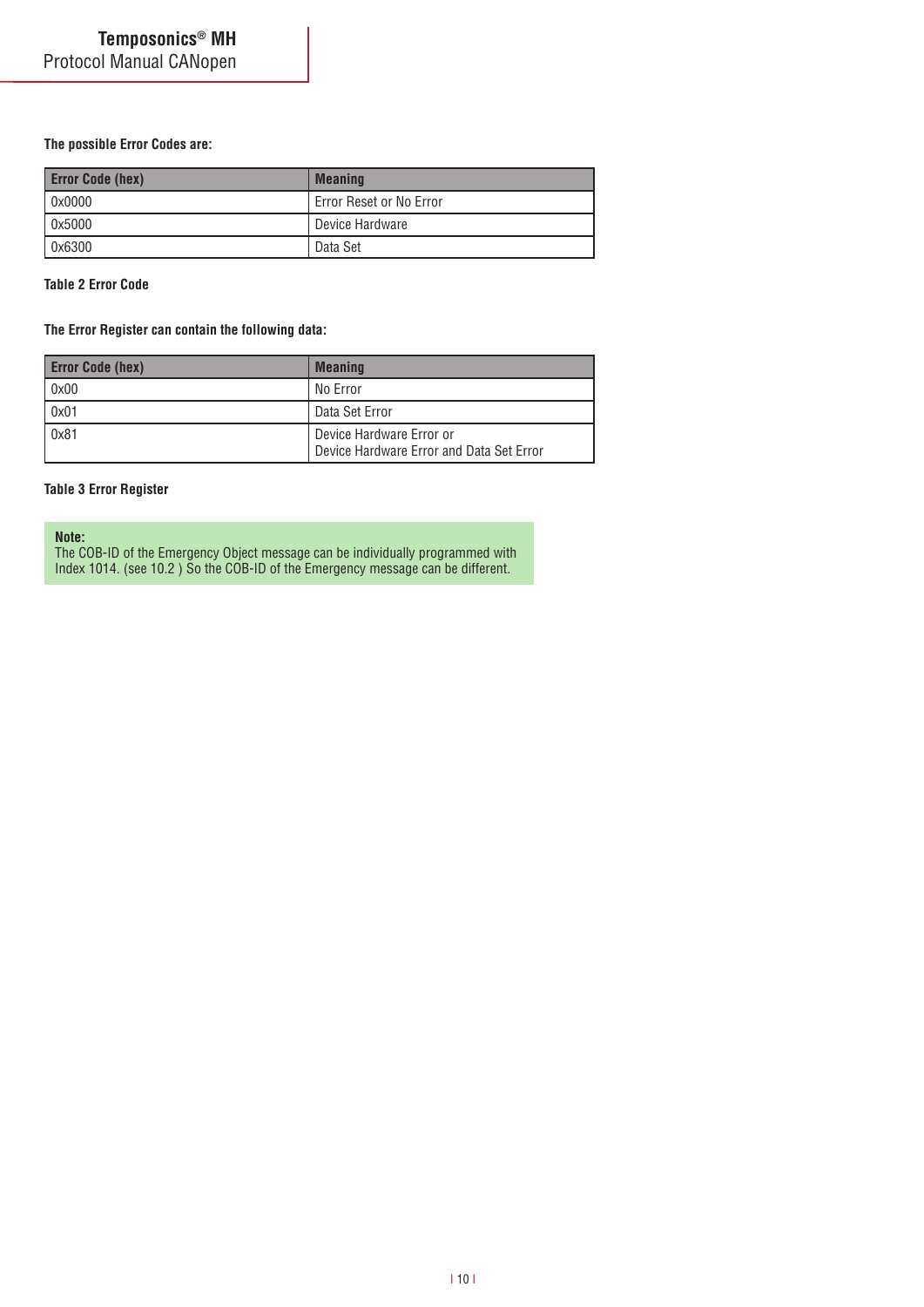### **9 Error Control Service**

Through Error control services the NMT detects failures in a CAN-based Network. When the Error Control service is enabled the MH CANopen Sensor transmits a Heartbeat message cyclically. One or more Heartbeat Consumer receives the indication. The relationship between producer and consumer is configurable via the object dictionary by SDO. By default the Heartbeat is disabled. The first byte of the Heartbeat message contains the actual Network Management State of the MH CANopen Sensor.

| <b>COB-ID</b>        |       |            |                |                |                | <b>Data</b>    |                |                |                |    |
|----------------------|-------|------------|----------------|----------------|----------------|----------------|----------------|----------------|----------------|----|
|                      | Rx/Tx | <b>DLC</b> | D <sub>0</sub> | D <sub>1</sub> | D <sub>2</sub> | D <sub>3</sub> | D <sub>4</sub> | D <sub>5</sub> | D <sub>6</sub> | D7 |
| $0x700 +$<br>Node-ID | Tх    |            | <b>STATE</b>   | -              | -              | -              | ۰              | ۰              | -              |    |

### **Figure 9 Heartbeat Protocol message**

| <b>STATE</b>         | <b>Meaning</b>  |
|----------------------|-----------------|
| $\int 0 \times 00$   | Bootup          |
| $\sqrt{0 \times 04}$ | Stopped         |
| $\sqrt{0 \times 05}$ | Operational     |
| $\sqrt{0x7F}$        | Pre-Operational |

#### **Table 4 Heartbeat Protocol Data**

#### **Note:**

This COB-ID can be individually programmed with Index 100E. (see 10.2 ) So the COB-ID of the Heartbeat Protocol message can be different.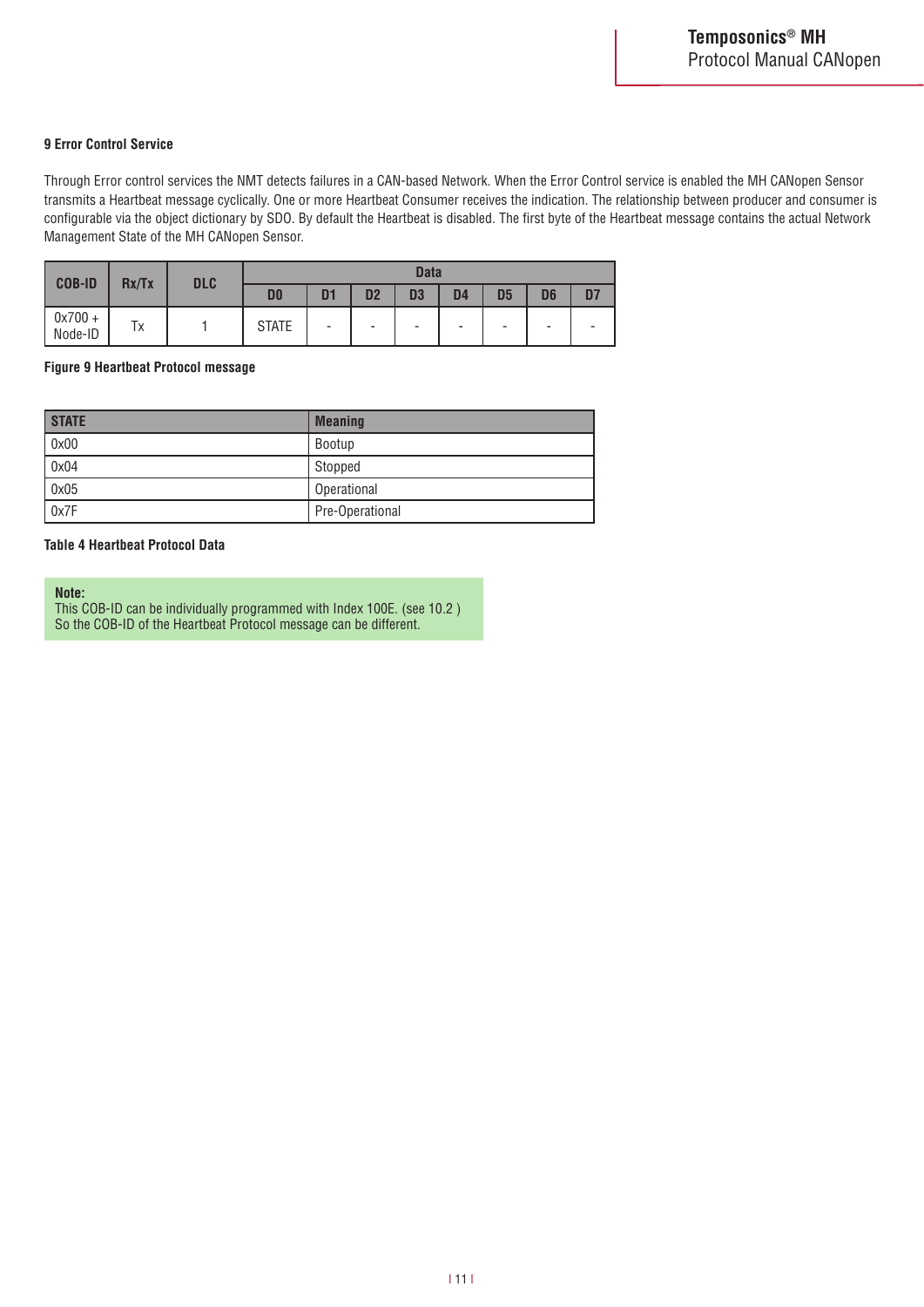#### **10 Configuration**

The complete configuration of the MH CANopen Sensor is done through the CAN Bus interface.

### **10.1 LSS Protocol for CANopen**

Every CANopen Device must have a unique Node-Identifier in the actual CANopen network. The Node Id and the Baud rate can be programmed by using the LSS Protocol DS305 published by the CiA.

To program the Node ID and/or the Baud rate the MH CANopen Sensor has change to the LSS Configuration State. There are two ways to switch the MH CANopen Sensor to the LSS Configuration State.

### **• LSS Switch Mode Selective**

In this case only the addressed device is switched to the LSS Configuration State.

The configuration tool uses the unique LSS Address.

The MH CANopen LSS Address has the following structure:

| <b>LSS Address</b>     | <b>Meaning</b>                          |
|------------------------|-----------------------------------------|
| l Vendor-ID            | 0x40                                    |
| Product Code           | 0x43787800                              |
| <b>Revision Number</b> | 0x312E3031                              |
| l Serial Number        | Actual MH CANopen Sensors Serial Number |

#### **Table 5 LSS Address**

With the following sequence you can switch the MH CANopen sensor to the LSS Configuration State

| <b>COB-ID</b> | Rx/Tx     |   | <b>Data</b><br><b>DLC</b> |      |                |                |                |      |                |                |
|---------------|-----------|---|---------------------------|------|----------------|----------------|----------------|------|----------------|----------------|
|               |           |   | D <sub>0</sub>            | D1   | D <sub>2</sub> | D <sub>3</sub> | D <sub>4</sub> | D5   | D <sub>6</sub> | D <sub>7</sub> |
| 0x7E5         | <b>Rx</b> | 8 | 0x40                      | 0x40 | 0x00           | 0x00           | 0x00           | 0x00 | 0x00           | 0x00           |
| 0x7E5         | <b>Rx</b> | 8 | 0x41                      | 0x00 | 0x78           | 0x78           | 0x43           | 0x00 | 0x00           | 0x00           |
| 0x7E5         | <b>Rx</b> | 8 | 0x42                      | 0x31 | 0x30           | 0x2E           | 0x31           | 0x00 | 0x00           | 0x00           |
| 0x7E5         | Rx        | 8 | 0x43                      | 0x34 | 0x12           | 0x50           | 0x09           | 0x00 | 0x00           | 0x00           |
| 0x7E5         | Tх        | 8 | 0x44                      | 0x00 | 0x00           | 0x00           | 0x00           | 0x00 | 0x00           | 0x00           |

#### **Figure 10 LSS Switch Mode Selective sequence**

- Serial Number in this example: 0x09501234

#### **• LSS Switch Mode Global**

In this case all CANopen devices supporting the LSS Service are switched to the LSS Configuration State.

| <b>COB-ID</b> | Rx/Tx | <b>DLC</b> |                |                |                |                                           | <b>Data</b>    |                |                |  |
|---------------|-------|------------|----------------|----------------|----------------|-------------------------------------------|----------------|----------------|----------------|--|
|               |       |            | D <sub>0</sub> | D <sub>1</sub> | D <sub>2</sub> | <b>D3</b>                                 | D <sub>4</sub> | D <sub>5</sub> | D <sub>6</sub> |  |
| 0x7E5         | Rx    |            |                |                |                | $0x04$ $0x01$ $0x00$ $0x00$ $0x00$ $0x00$ |                |                |                |  |

#### **Figure 11 LSS Switch Mode Global**

When the CANopen devices are in Configuration State the Node ID and/or the Baud rate can be changed.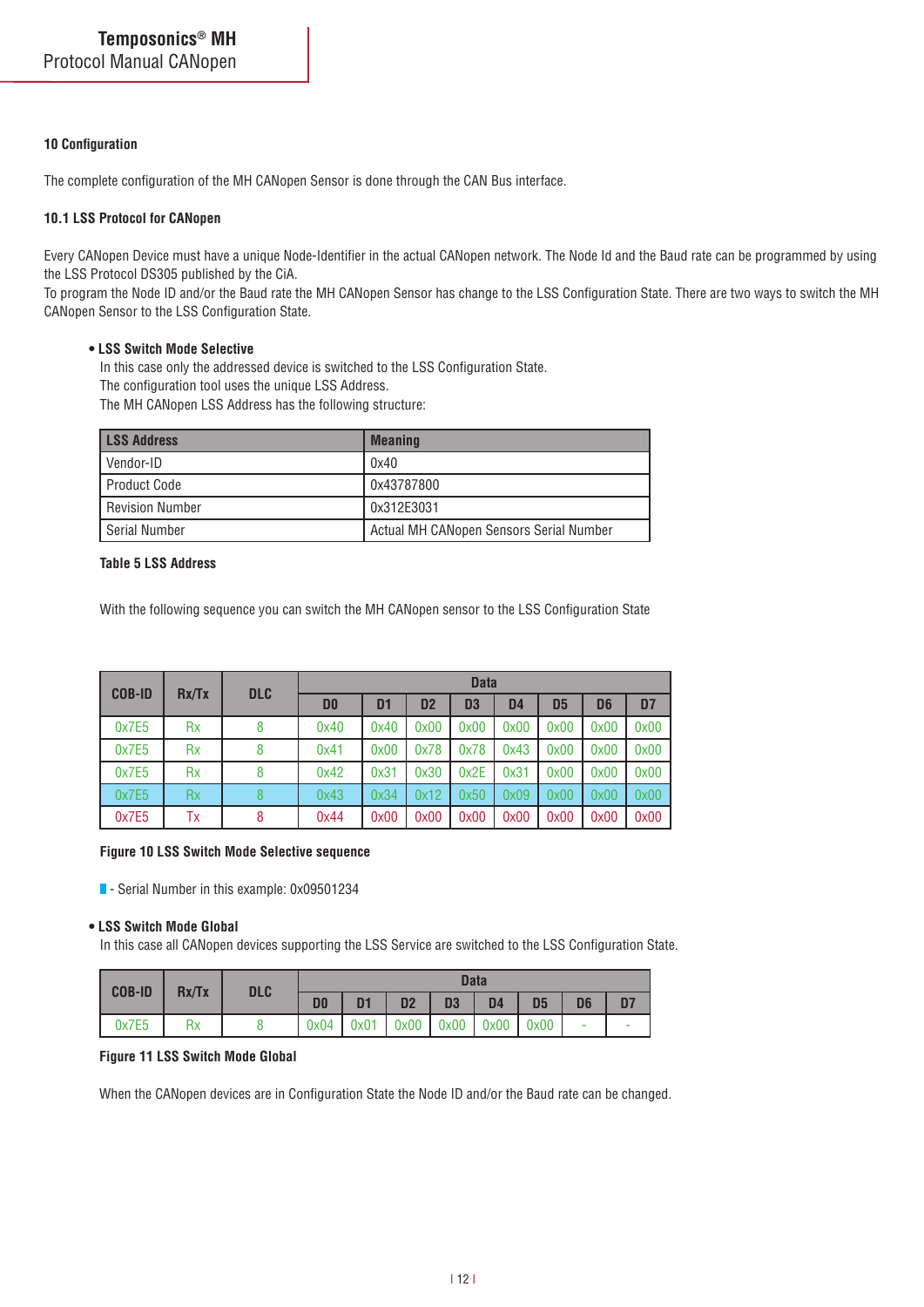### **10.1.1 Node ID**

With the following command the Node ID can be programmed.

| <b>COB-ID</b> | Rx/Tx | <b>DLC</b> |                |                 |                | <b>Data</b>    |                |      |                |                |
|---------------|-------|------------|----------------|-----------------|----------------|----------------|----------------|------|----------------|----------------|
|               |       |            | D <sub>0</sub> | D1              | D <sub>2</sub> | D <sub>3</sub> | D <sub>4</sub> | D5   | D <sub>6</sub> | D <sub>7</sub> |
| 0x7E5         | Rx    |            | 0x11           | N ID            | 0x00           | 0x00           | 0x00           | 0x00 | 0x00           | 0x00           |
| 0x7E4         | Tх    |            | 0x11           | <b>Err Code</b> | 0x00           | 0x00           | 0x00           | 0x00 | 0x00           | 0x00           |

#### **Figure 12 Configure Node ID protocol**

|--|

- The new Node ID in the range of 1 to 127
- Err Code 0 protocol successfully completed
	- 1 Node ID out of range

#### **Note:**

The new Node ID gets immediately active after a successful Response message of the MH CANopen sensor. The following COB-IDs are automatically updated according to the Pre-defined Connection Set of the #2 DS301. SDO(Tx); SDO(Rx); Emergency; Error control; PDO1(Tx)

#### **10.1.2 Baud rate**

With the following command the Baud rate can be programmed.

| <b>COB-ID</b> | Rx/Tx | <b>DLC</b> |                |                |                | <b>Data</b>    |      |                |                |                |
|---------------|-------|------------|----------------|----------------|----------------|----------------|------|----------------|----------------|----------------|
|               |       |            | D <sub>0</sub> | D <sub>1</sub> | D <sub>2</sub> | D <sub>3</sub> | D4   | D <sub>5</sub> | D <sub>6</sub> | D <sub>7</sub> |
| 0x7E5         | Rx    |            | 0x13           | 0x00           | Table Index    | 0x00           | 0x00 | 0x00           | 0x00           | 0x00           |
| 0x7E4         | Tх    |            | 0x13           | Err Code       | 0x00           | 0x00           | 0x00 | 0x00           | 0x00           | 0x00           |

#### **Figure 13 Configure Bit-timing parameters protocol**

| <b>Table index</b> | <b>Bit rate</b> |
|--------------------|-----------------|
|                    | 1000 kbit/s     |
|                    | 800 kbits       |
| 2                  | 500 kbit/s      |
| 3                  | 250 kbit/s      |
| 4                  | 125 kbit/s      |
| 5                  | Reserved        |
| 6                  | 50 kbit/s       |
|                    | 20 kbit/s       |
| Զ                  | 10 kbit/s       |

#### **Table 6 Baud rate indices**

- Err Code: 0 protocol successfully completed
	- 1 Bit timing not supported

### **Note:**

The Baud rate gets active after receiving the 'Activate Bit timing parameters' command or after the 'Store Configuration Data' command with the next Power on Reset.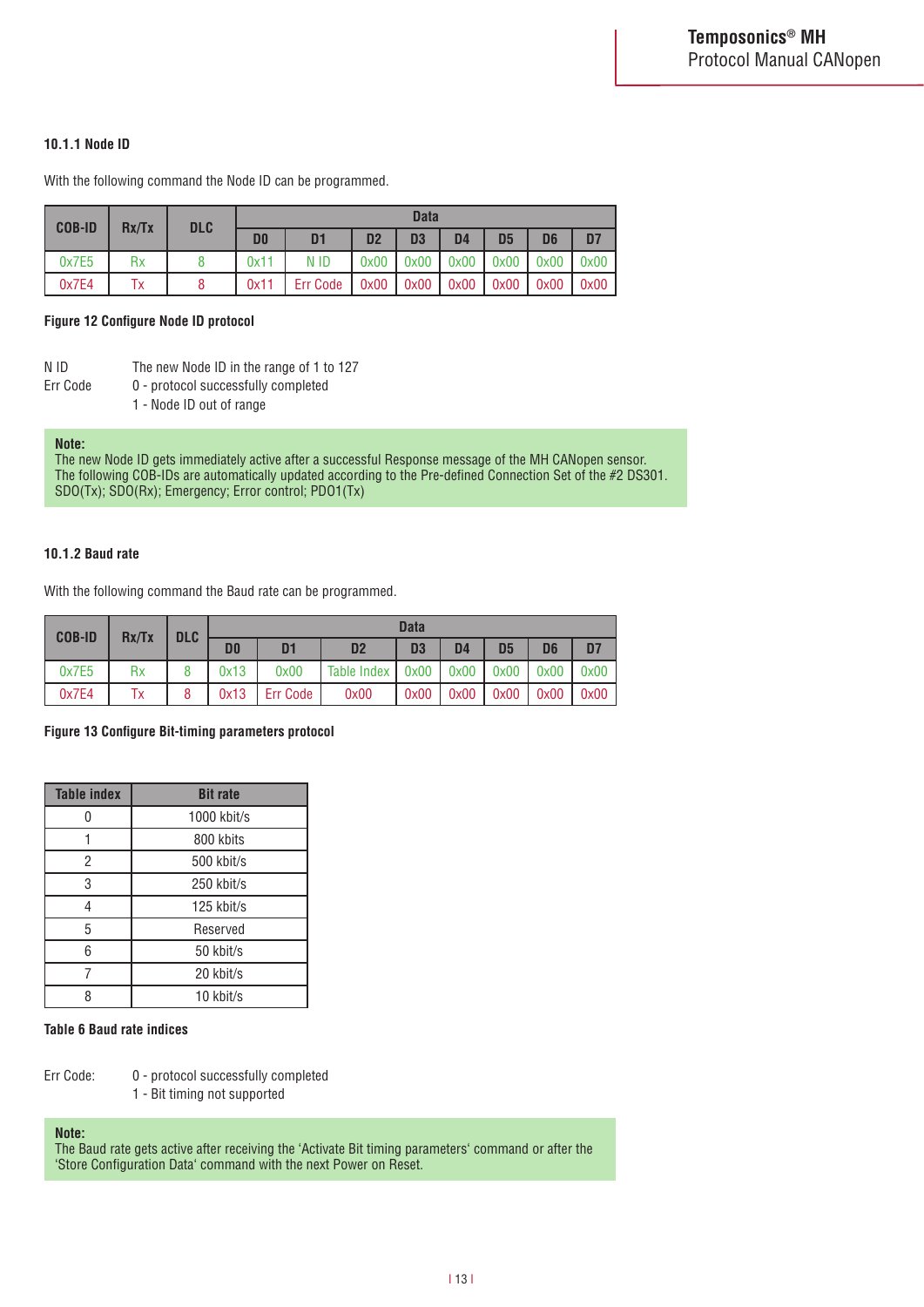#### **10.1.3 Activate Bit timing parameter**

With the following command the LSS master shall activate the bit timing defined by the configure bit timing parameters service.

| $COB-ID$ Rx/Tx | <b>DLC</b> | <b>Data</b>    |                |    |    |                                                        |                |                |                |
|----------------|------------|----------------|----------------|----|----|--------------------------------------------------------|----------------|----------------|----------------|
|                |            | D <sub>0</sub> | D <sub>1</sub> | D2 | D3 | D4                                                     | D <sub>5</sub> | D <sub>6</sub> | D <sub>7</sub> |
| 0x7E5          |            |                |                |    |    | $0x15$ Switch delay $0x00$ $0x00$ $0x00$ $0x00$ $0x00$ |                |                |                |

#### **Figure 14 Activate Bit timing protocol**

Switch delay: Time in ms internal multiplied by 2 when the new Bit timing parameters become active.

**Note:** No communication should be performed until the (2\*Switch delay) time runs out.

### **10.1.4 Store Configuration Data**

With the following command the LSS Configuration Data (Node ID and Baud rate) is stored to the nonvolatile memory of the MH CANopen sensor.

| <b>COB-ID</b> | Rx/Tx | <b>DLC</b> |                | <b>Data</b>    |                |                |                |                 |                |      |  |  |
|---------------|-------|------------|----------------|----------------|----------------|----------------|----------------|-----------------|----------------|------|--|--|
|               |       |            | D <sub>0</sub> | D <sub>1</sub> | D <sub>2</sub> | D <sub>3</sub> | D <sub>4</sub> | D <sub>5</sub>  | D <sub>6</sub> | D7   |  |  |
| 0x7E5         | Rx    |            | 0x17           | 0x00           | 0x00           | 0x00           |                | $0x00$ $0x00$   | 0x00           | 0x00 |  |  |
| 0x7E4         | Tх    |            | 0x17           | Err Code       | 0x00           | 0x00           |                | $0x00$   $0x00$ | 0x00           | 0x00 |  |  |

#### **Figure 15 Store LSS Configuration protocol**

Err Code: 0 - Protocol successfully completed

2 - Storage media access error

#### **10.1.5 Inquiry and identification services**

The MH CANopen sensor supports also the inquiry and identification services described in the LSS protocol. (See #1 DS 305 for details).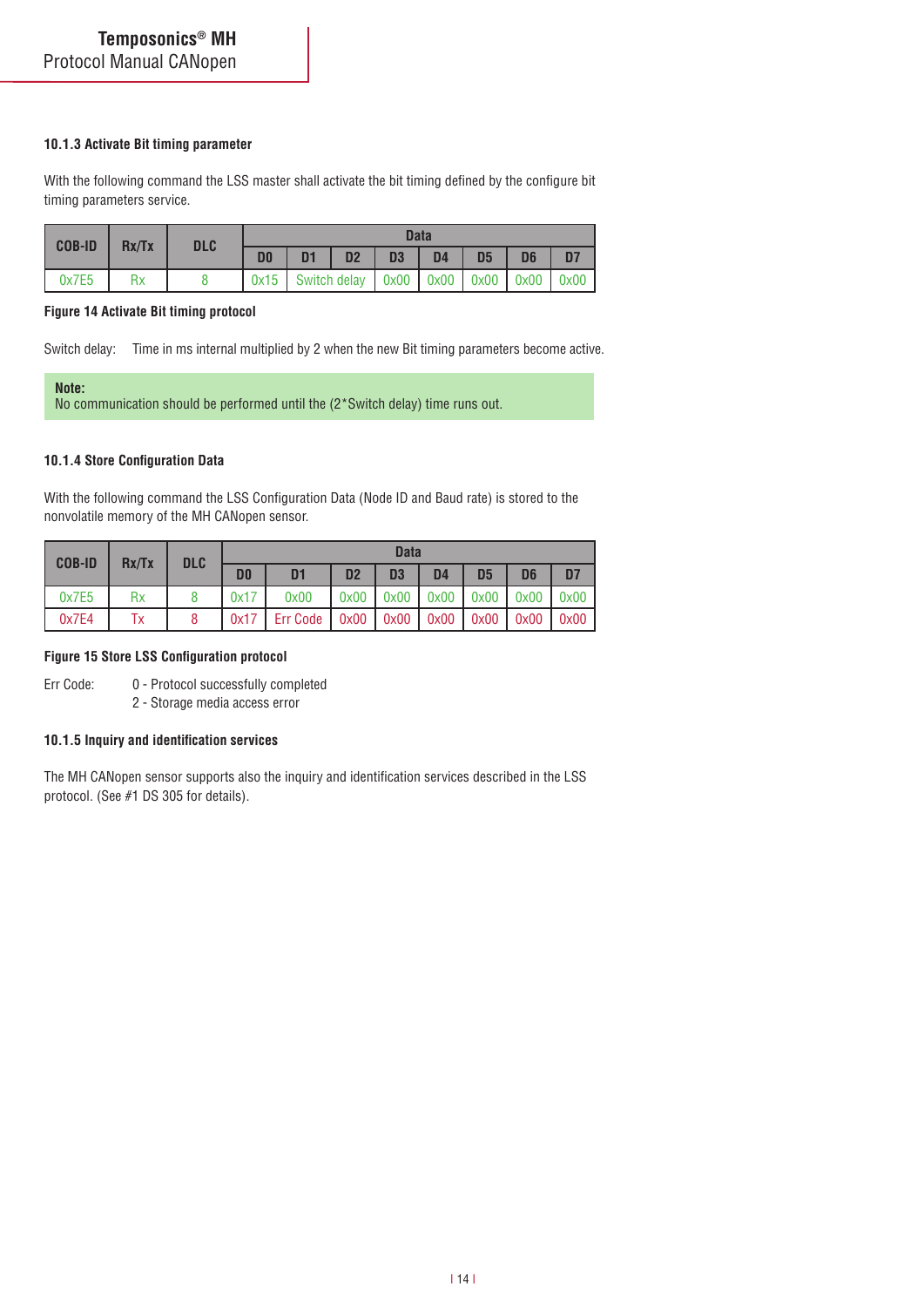### **10.2 SDO Services**

With Service Data Objects (SDO) the access to entries of a device Object Dictionary is provided.

### **10.2.1 SDO Download**

The SDO Download service is used to configure the communication, device and manufacturer specific parameters of the MH CANopen sensor.

| <b>COB-ID</b>             | Rx/Tx | <b>DLC</b> |                | <b>Data</b>    |                |                 |                |                |                |                |  |  |
|---------------------------|-------|------------|----------------|----------------|----------------|-----------------|----------------|----------------|----------------|----------------|--|--|
|                           |       |            | D <sub>0</sub> | D <sub>1</sub> | D <sub>2</sub> | D <sub>3</sub>  | D <sub>4</sub> | D <sub>5</sub> | D <sub>6</sub> | D <sub>7</sub> |  |  |
| $\sqrt{0 \times 600 + N}$ | Rx    |            | 0x2x           |                | Index          | <b>Subindex</b> | Data LSB       | Data           | Data           | Data MSB       |  |  |
| $0x580 + Node$ ID         | Тx    |            | 0x60           |                | Index          | <b>Subindex</b> | 0x00           | 0x00           | 0x00           | 0x00           |  |  |

#### **Figure 16 SDO Download protocol**

| $D0 0x2x$ : | x depends upon the data size of the transferred data (see #2 DS301) |
|-------------|---------------------------------------------------------------------|
| Index:      | Object dictionary parameter index                                   |
| Subindex:   | Object dictionary parameter subindex                                |

### **10.2.2 SDO Upload**

The SDO Upload service is used to read the communication, device and manufacturer specific parameters of the MH CANopen sensor.

| <b>COB-ID</b>            |    | Rx/Tx | <b>DLC</b> |                |       |                 |                | <b>Data</b>    |                |                 |  |
|--------------------------|----|-------|------------|----------------|-------|-----------------|----------------|----------------|----------------|-----------------|--|
|                          |    |       | D0         | D <sub>1</sub> | D2    | D <sub>3</sub>  | D <sub>4</sub> | D <sub>5</sub> | D <sub>6</sub> | D7              |  |
| $0x600 + Node 1D$        | Rx |       | 0x40       |                | Index | <b>Subindex</b> | 0x00           | 9x00           | 0x00           | 0x00            |  |
| $\sqrt{0x580 + Node}$ ID | Тx |       | 0x42       |                | Index | Subindex        | Data LSB       | Data           | Data           | <b>Data MSB</b> |  |

#### **Figure 17 SDO Upload protocol**

Index: Object dictionary parameter index Subindex: Object dictionary parameter subindex

#### **10.2.3 SDO Abort**

If the SDO Download or SDO Upload service fails for any reason the MH CANopen sensor responds not with the corresponding SDO message. The MH CANopen sensor responds with a SDO Abort protocol.

| <b>COB-ID</b>     | Rx/Tx   | <b>DLC</b> |                                                                                        | <b>Data</b> |  |                 |            |  |  |    |  |
|-------------------|---------|------------|----------------------------------------------------------------------------------------|-------------|--|-----------------|------------|--|--|----|--|
|                   |         |            | D <sub>2</sub><br>D <sub>5</sub><br>D1<br>D <sub>6</sub><br>D <sub>0</sub><br>D3<br>D4 |             |  |                 |            |  |  | D7 |  |
| $0x580 + Node$ ID | Tv<br>᠂ |            | 0x80                                                                                   | Index       |  | <b>Subindex</b> | Abort code |  |  |    |  |

# **Figure 18 SDO Abort protocol**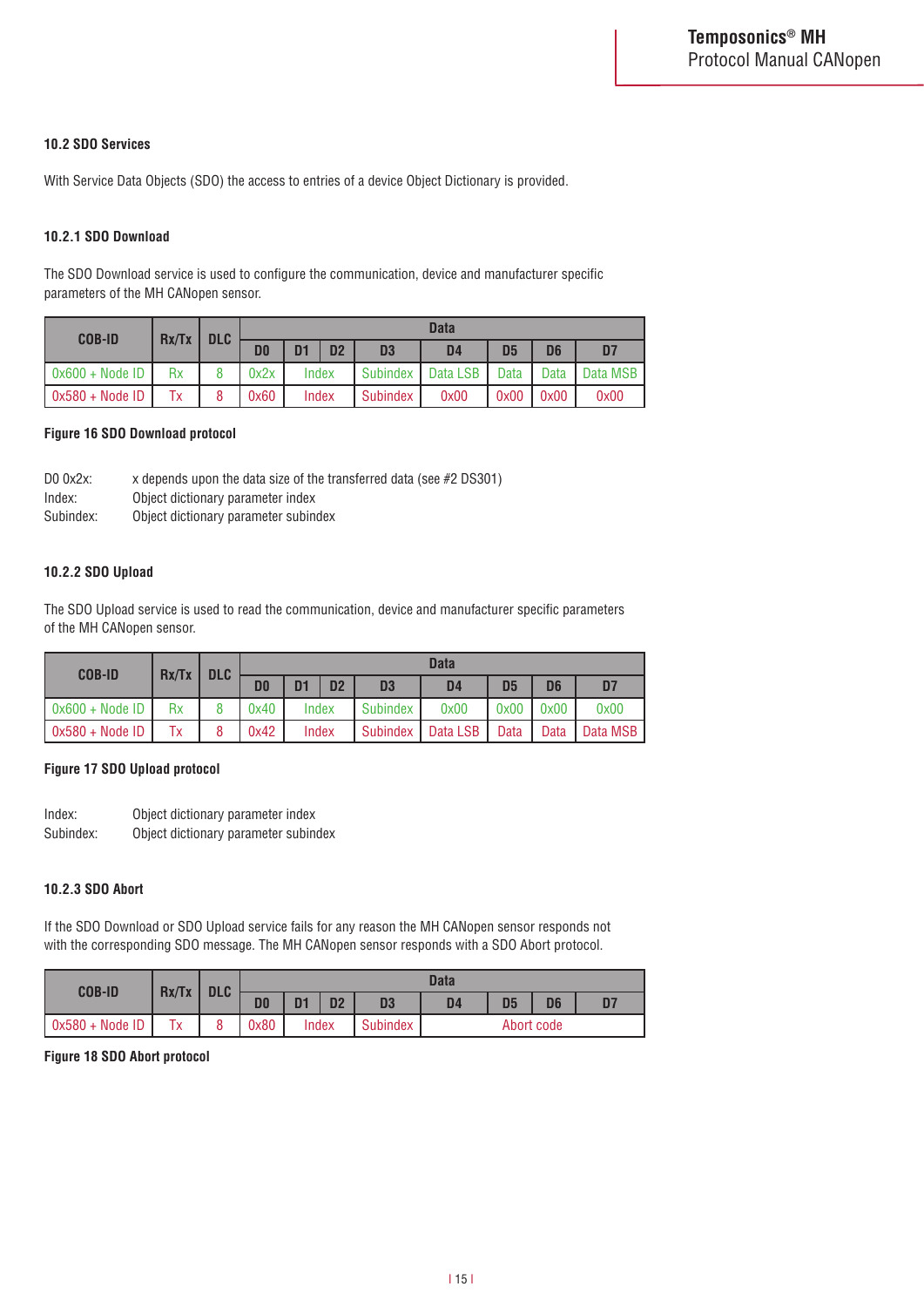| <b>Abort Code</b> | <b>Meaning</b>          |
|-------------------|-------------------------|
| 0x06090011        | Subindex does not exist |
| 0x06090030        | Value exceeded          |
| 0x06020000        | Object does not exist   |
| 0x06010001        | Object is write only    |
| 0x06010002        | Object is read only     |
| 0x08000020        | Data transport error    |
| 0x08000000        | General error           |
| 0x08000022        | Wrong state             |

### **Table 7 SDO abort codes**

# **10.3 Object dictionary**

The following table shows all parameters implemented in the MH CANopen sensor.

# **Communication Profile Area**

| Index | <b>Subindex</b>     | <b>Name</b>                          | <b>Typ</b>               | <b>Attribute</b> | <b>Default value</b> | <b>Comment</b>                                                                                   |
|-------|---------------------|--------------------------------------|--------------------------|------------------|----------------------|--------------------------------------------------------------------------------------------------|
| 1000  | $\Omega$            | device type                          | unsigned32               | ro               | x196<br>x0A          | device profile 406<br>multi-sensor encoder interface                                             |
| 1001  | $\mathbf{0}$        | error register                       | unsigned8                | ro               | 0                    | 0x00: No error<br>0x81: transducer error                                                         |
| 1002  | $\mathbf{0}$        | manufacturer status register         | unsigned8                | r <sub>0</sub>   | 1                    | Additional status register                                                                       |
| 1005  | $\Omega$            | COB-ID SYNC-message                  | unsigned32               | rw               | 80h                  | COB-ID SYNC-message                                                                              |
| 1008  | $\mathbf 0$         | manufacturer<br>device name          | visible string           | const            | C <sub>01</sub>      | device name                                                                                      |
| 1009  | $\mathbf{0}$        | manufacturer hardware version        | visible string           | const            | 1.00                 | hardware version release                                                                         |
| 100A  | $\mathbf{0}$        | manufacturer software version        | visible string           | const            | 1.00                 | software version release                                                                         |
| 100B  | $\Omega$            | Node-ID                              | unsigned32               | r <sub>0</sub>   | 127                  | Node-ID can be changed via LSS<br>protocol                                                       |
| 100E  | $\mathbf{0}$        | <b>COB-ID Error Control</b>          | unsigned32               | rw               | 700h + Node ID       | error control identifier (should not<br>be changed)                                              |
| 1010  | 0                   | store parameters                     | unsigned8                | ro               | 1                    | number of largest sub-index                                                                      |
|       | 1                   |                                      | unsigned32               | rw               | 1                    | writing the signature 'save' will<br>store all parameters into EEPROM<br>(73, 61, 76, 65)        |
| 1011  | $\boldsymbol{0}$    | restore default parameters           | unsigned8                | r <sub>0</sub>   | 1                    | number of largest sub-index                                                                      |
|       | 1                   |                                      | unsigned32               | rw               | 1                    | writing the signature 'load' will load<br>all parameters with default values<br>(6C, 6F, 61, 64) |
| 1014  | $\mathbf{0}$        | COB-ID emergency                     | unsigned32               | rw               | 80h + Node ID        | COB-ID emergency message                                                                         |
| 1017  | $\pmb{0}$           | producer heartbeat time              | unsigned16               | rw               | 0                    | time period in ms                                                                                |
| 1018  | $\bf{0}$            | identity object                      | unsigned8                | ro               | 4                    | number of entries                                                                                |
|       |                     |                                      | unsigned32               | ro               | 0x40                 | Vendor-ID                                                                                        |
|       | $\overline{c}$<br>3 |                                      | unsigned32               | ro               | 0x43787800           | product code (ASCII C01)<br>revision number                                                      |
|       | 4                   |                                      | unsigned32<br>unsigned32 | ro<br>ro         | XXXX<br><b>XXXX</b>  | serial number                                                                                    |
| 1200  | $\bf{0}$            | 1 <sup>st</sup> server SDO parameter | unsigned8                | r <sub>0</sub>   | $\overline{2}$       | number of largest sub-index                                                                      |
|       |                     |                                      | unsigned32               | r <sub>0</sub>   | 600h + Node ID       | $COB$ -ID client > server (Rx)                                                                   |
|       | 2                   |                                      | unsigned32               | r <sub>0</sub>   | 580h + Node ID       | $COB$ -ID server > client (Tx)                                                                   |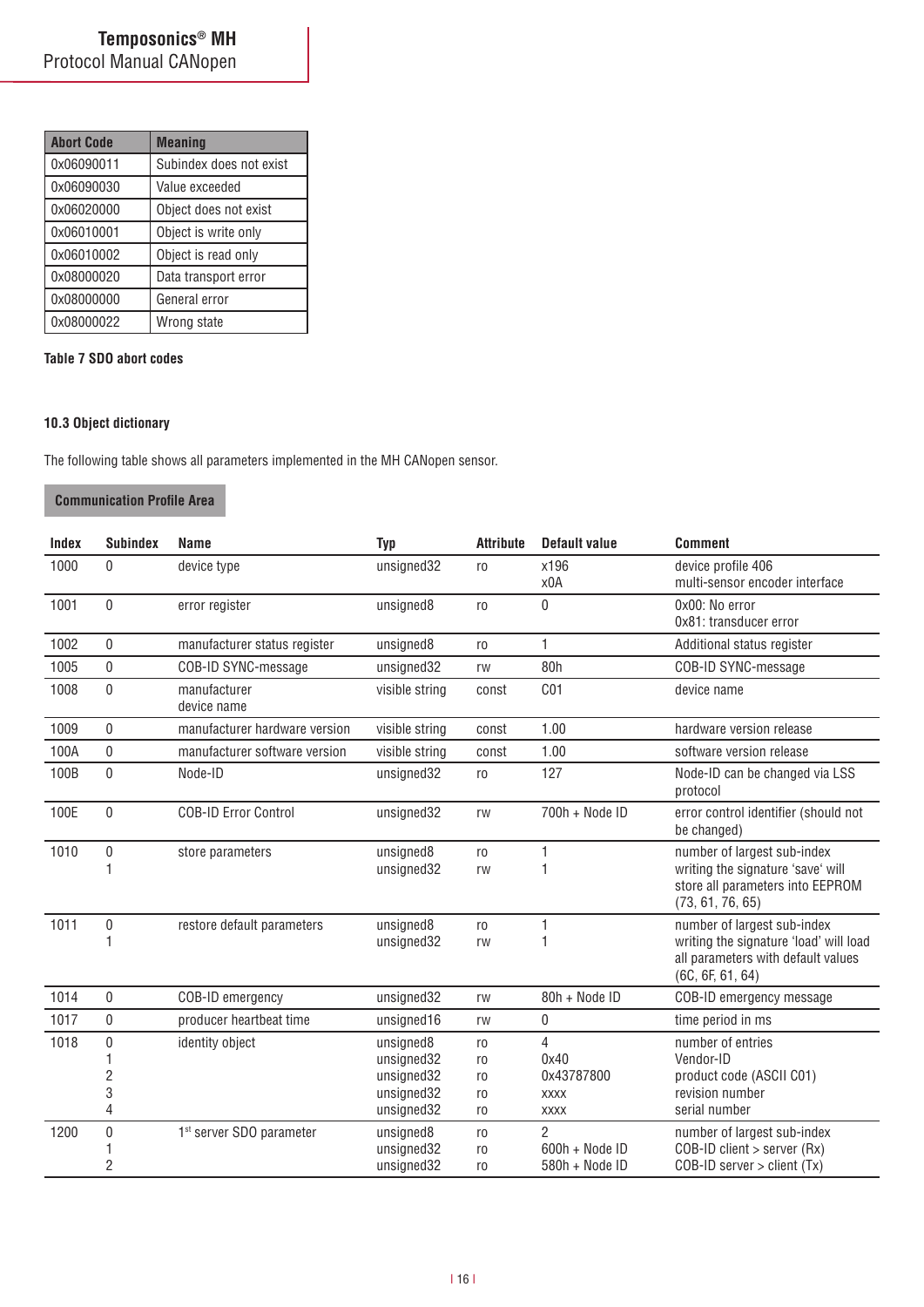| <b>Index</b> | <b>Subindex</b> | Name             | Typ        | <b>Attribute</b> | Default value    | <b>Comment</b>                                     |
|--------------|-----------------|------------------|------------|------------------|------------------|----------------------------------------------------|
| 1800         | 0               | 1st transmit PDO | unsigned8  | ro               |                  | number of largest sub-index                        |
|              |                 | parameter        | unsigned32 | rw               | $180h + Node ID$ | COB-ID used by PD01<br>transmission type of PD01   |
|              | 2               |                  | unsigned8  | rw               | 254              | 0-240 : transmission on SYNC<br>message            |
|              | 5               |                  | unsigned16 | rw               |                  | 254: transmission runs asynchronous<br>event timer |
| 1A00         |                 | 1st trasmit PDO  | unsigned32 | const            |                  | number of largest sub-index                        |
|              |                 | mapping          | unsigned32 | const            | 60200120         | $1st$ mapping parameter                            |
|              |                 |                  | unsigned32 | const            | 60300110         | 2 <sup>nd</sup> mapping parameter                  |

# **Device Profile Area - DS406**

| Index | <b>Subindex</b> | Name                                         | <b>Typ</b>                            | <b>Attribute</b>           | Default value      | <b>Comment</b>                                                                              |
|-------|-----------------|----------------------------------------------|---------------------------------------|----------------------------|--------------------|---------------------------------------------------------------------------------------------|
| 6000  | $\mathbf{0}$    | operating parameter                          | unsigned16                            | rw                         | 0                  | operating parameters                                                                        |
| 6005  | $\Omega$        | linear encoder<br>measuring step<br>settings | unsigned8<br>unsigned32<br>unsigned32 | r <sub>0</sub><br>ro<br>ro | 2<br>100000<br>100 | number of objects<br>position measuring step in 0.001 µm<br>speed measuring step in 0.01 µm |
| 6010  | $\mathbf{0}$    | present value                                | unsigned8<br>integer32                | rw<br>rw                   | <b>XXXX</b>        | number of available channels<br>present value channel 1                                     |
| 6020  | 0               | position value                               | unsigned8<br>integer16                | ro<br>ro                   | no                 | number of available channels<br>position value channel 1                                    |
| 6030  | $\mathbf{0}$    | speed value                                  | unsigned8<br>integer16                | ro<br>ro                   | n <sub>0</sub>     | number of available channels<br>speed value channel 1                                       |
| 6200  | 0               | cyclic timer                                 | unsigned16                            | rw                         |                    | cyclic timer value in ms if value $> 0$                                                     |
| 6500  | 0               | operating status                             | unsigned16                            | ro                         | n <sub>0</sub>     | operating status                                                                            |
| 6501  | $\Omega$        | measuring step                               | unsigned32                            | ro                         | 100000             | position measuring step in 0.001 µm                                                         |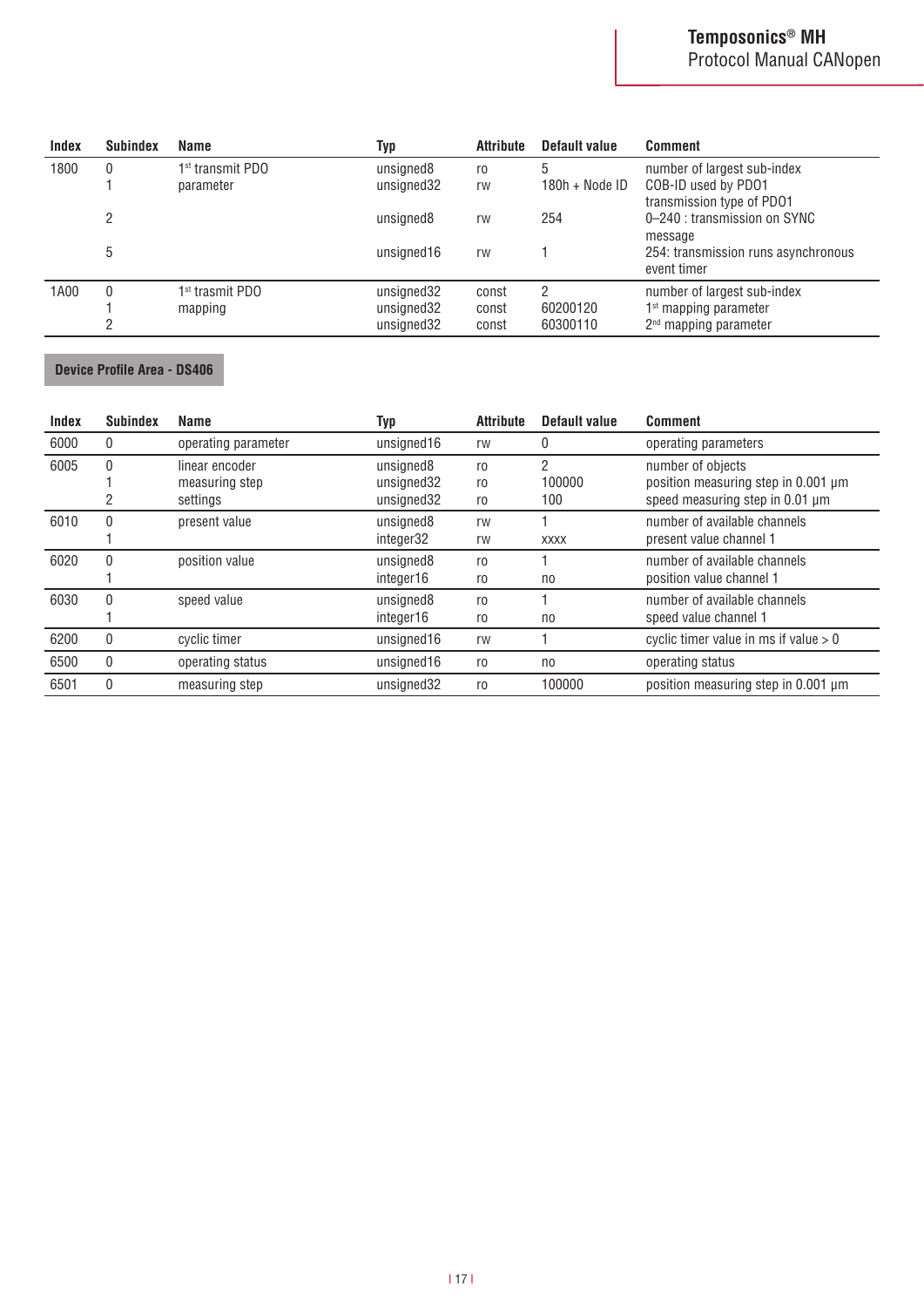### **10.3.1 SDO Objects**

# **Object 1000h - Device Type**

| Index             | Sub | Name        | Data type  | <b>Access</b> | Range/Value | Default    |
|-------------------|-----|-------------|------------|---------------|-------------|------------|
| 1000 <sub>h</sub> |     | Device type | unsigned32 | ro            | 0x000A0196  | 0x000A0196 |

# **Object 1000h - Error Type**

| Index             | Sub | Name           | Data type             | <b>Access</b> | Range/Value | <b>Default</b> |
|-------------------|-----|----------------|-----------------------|---------------|-------------|----------------|
| 1001 <sub>1</sub> |     | Error register | unsigned <sub>8</sub> | ro            | 0x000A0196  | 0x000A0196     |

For details see 8 emergency object / mal function

# **Object 1002h - Manufacture Status Register**

| Index | Sub | Name                        | Data type | <b>Access</b> | Range/Value | <b>Default</b> |
|-------|-----|-----------------------------|-----------|---------------|-------------|----------------|
| 1002  |     | Manufacture Status Register | unsigned8 | ro            |             |                |

Different to the #2 DS301 the data type of the MH CANopen sensor is unsigned8 instead of unsigned32. The definition of the manufacture status register is as follows:

#### **Figure 19 Manufacturer status register definition**

| N:  | <b>Status</b>                   | $0 =$ sensor in error state                                                                          |
|-----|---------------------------------|------------------------------------------------------------------------------------------------------|
|     |                                 | $1 = normal$ running state                                                                           |
|     |                                 | valid position and velocity data transmitted                                                         |
| S:  | Start up                        | $0 = normal$ running state                                                                           |
|     |                                 | $1 = start up or internal test mode$                                                                 |
| E0: | <b>Magnet Error</b>             | $0 =$ one magnet detected                                                                            |
|     |                                 | $1 = no$ or more than one magnet detected                                                            |
| E1: | Range Error                     | $0 = no error$                                                                                       |
|     |                                 | 1 = the calculated position is out of range when also the position and velocity value is set to zero |
|     |                                 | $1 =$ the velocity value maybe not correct                                                           |
| E2: | Data flash error $0 = no$ error |                                                                                                      |
|     |                                 | $1$ = the CRC check of data flash parameter memory failed                                            |
| E3: | Controller error $0 = no$ error |                                                                                                      |
|     |                                 | $1$ = the internal test routines detects an error                                                    |
| T:  |                                 | Temperature $\mu C$ 0 = T < Max temperature                                                          |
|     |                                 | $1 = T$ > Max temperature                                                                            |
|     |                                 |                                                                                                      |

# **Object 1005h - COB-ID Sync**

| Index             | Sub | <b>Name</b> | Data type  | <b>Access</b> | Range/Value   | <b>Default</b> |  |
|-------------------|-----|-------------|------------|---------------|---------------|----------------|--|
| 1005 <sub>h</sub> |     | COB-ID Sync | unsigned32 | rw            | $J0$ x $7$ FF | 0x80           |  |

This Object defines the COB-ID of the Sync Message used in the NMT Operational state for PDO in Synchronous mode.

The MH CANopen Sensor expects the Sync message with this defined COB-ID. The Sync is described in 11.1.1 Synchronous Mode.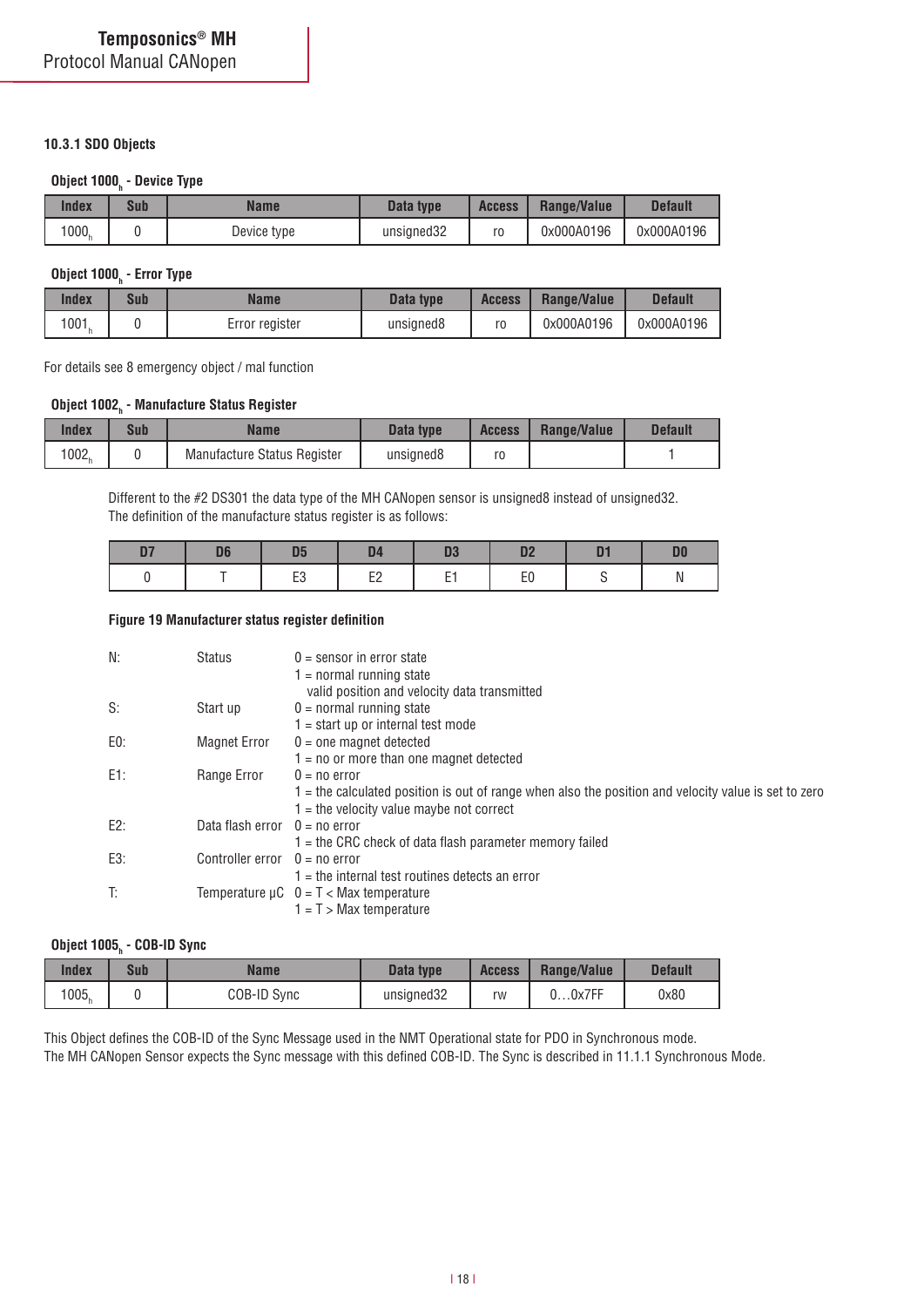# **Object 1008h - Manufacturer Device Name**

| Index | Sub | Name                     | Data type      | <b>Access</b> |  | <b>Default</b> |
|-------|-----|--------------------------|----------------|---------------|--|----------------|
| 1008, |     | Manufacturer device name | visible string | const         |  | C01            |

# **Object 1009h - Manufacturer Hardware Version**

| Index | Sub | Name                          | Data type      | <b>Access</b> | Range/Value | Default |
|-------|-----|-------------------------------|----------------|---------------|-------------|---------|
| 1009, |     | Manufacturer Hardware Version | visible string | const         |             | 0.00    |

# **Object 100Ah - Manufacturer Software Version**

| Index | Sub | Name                                 | Data type      | <b>Access</b> | Range/Value | <b>Default</b> |
|-------|-----|--------------------------------------|----------------|---------------|-------------|----------------|
| 100A  |     | <b>Manufacturer Software Version</b> | visible string | const         |             | 1.00           |

# **Object 100Bh - Node ID**

| Index | Sub | Name    | Data type  | <b>Access</b> | Range/Value    | <b>Default</b> |
|-------|-----|---------|------------|---------------|----------------|----------------|
| 100B  |     | Node ID | unsigned32 | rw            | 107<br>. 1 4 . | 407<br>ا ۱۷    |

# **Object 100Eh - COB-ID Error Control**

| Index | Sub | Name                 | Data type  | <b>Access</b> | <b>Range/Value</b> | <b>Default</b>   |
|-------|-----|----------------------|------------|---------------|--------------------|------------------|
| 100E, |     | COB-ID error control | unsigned32 | rw            | ບ0x7FF             | $0x700 + Node1D$ |

This object defines the COB-ID of the heartbeat and boot-up message (see 9 error control service).

# **Object 1010h - Store parameters**

| Index | Sub | Name             | Data type  | <b>Access</b> | Range/Value | <b>Default</b> |
|-------|-----|------------------|------------|---------------|-------------|----------------|
| 1010  |     | Store parameters | unsigned8  | ro            |             |                |
|       |     | All parameters   | unsigned32 | rw            | 0x73617665  | 0x73617665     |

| <b>COB-ID</b>     | Rx/Tx |   | <b>DLC</b>     |                |                |                | <b>Data</b> |                |      |      |  |
|-------------------|-------|---|----------------|----------------|----------------|----------------|-------------|----------------|------|------|--|
|                   |       |   | D <sub>0</sub> | D <sub>1</sub> | D <sub>2</sub> | D <sub>3</sub> | D4          | D <sub>5</sub> | D6   | D7   |  |
| $0x600 + Node 1D$ | Rx    |   | 0x23           | 0x10           | 0x10           | 0x01           | 0x73        | 0x61           | 0x76 | 0x65 |  |
| $0x580 + Node1D$  | Tх    | 8 | 0x60           | 0x10           | 0x10           | 0x01           | 0x00        | 0x00           | 0x00 | 0x00 |  |

### **Figure 20 Store all parameters command**

A valid SDO download to this objects stores all changeable parameters of the communication and device profile to the non-volatile memory of the MH CANopen sensor.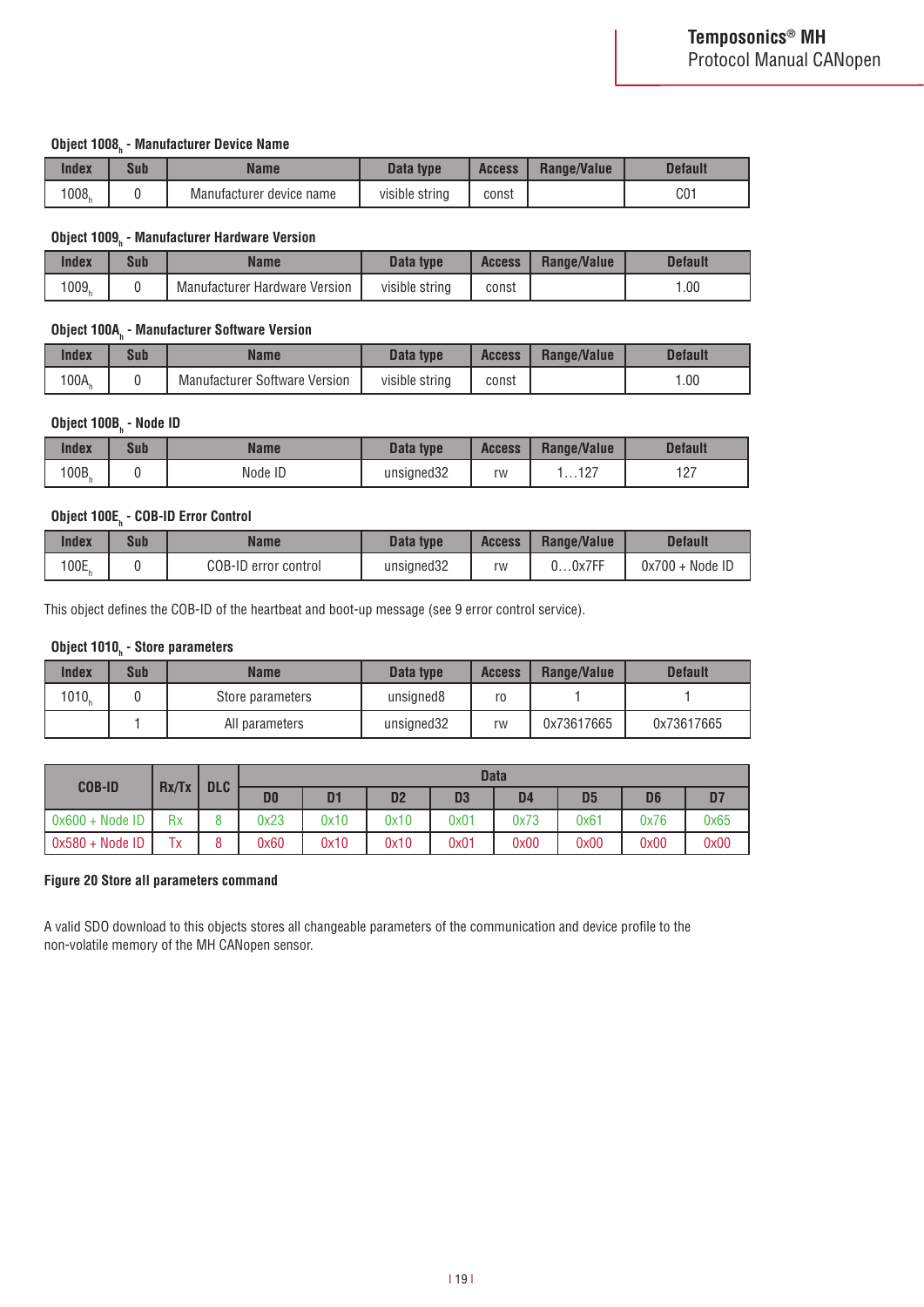# **Object 1011h - Restore default parameters**

| Index             | Sub | Name                       | Data type  | <b>Access</b> | Range/Value | <b>Default</b> |
|-------------------|-----|----------------------------|------------|---------------|-------------|----------------|
| 1011 <sub>b</sub> |     | Restore default parameters | unsigned8  | ro            |             |                |
|                   |     | All parameters             | unsigned32 | rw            | 0x6C6F6164  | 0x6C6F6164     |

| <b>COB-ID</b>     |       | <b>DLC</b> |                |      |                |      | <b>Data</b>    |                |                |      |
|-------------------|-------|------------|----------------|------|----------------|------|----------------|----------------|----------------|------|
|                   | Rx/Tx |            | D <sub>0</sub> | ה    | D <sub>2</sub> | D3   | D <sub>4</sub> | D <sub>5</sub> | D <sub>6</sub> |      |
| $0x600 + Node$ ID | Rx    |            | 0x23           | 0x11 | 0x10           | 0x01 | 0x6C           | 0x6F           | 0x61           | 0x64 |
| $0x580 + Node1D$  | Tx    | Ō          | 0x60           | 0x11 | 0x10           | 0x01 | 0x00           | 0x00           | 0x00           | 0x00 |

### **Figure 21 Restore default parameters command**

A valid SDO Download to this object restores all changeable parameters of the communication and device profile in the non-volatile memory of the MH CANopen sensor. The new restored values become active after any reset of the MH CANopen Sensor. The restore values are defined in the # 2 DS301 and # 3 DS406.

# **Object 1014h - COB-ID emergency**

| Index | Sub | Name             | Data type  | <b>Access</b> | Range/Value | <b>Default</b>   |
|-------|-----|------------------|------------|---------------|-------------|------------------|
| 1014. |     | COB-ID emergency | unsigned32 | rw            | $00$ x7FF   | $0x80 + Node$ ID |

This object defines the COB-ID of the emergency message (see 8 emergency object / mal function).

# **Object 1017<sub>h</sub> - Producer heartbeat time**

| Index | Sub | Name                    | Data type  | <b>Access</b> | Range/Value | <b>Default</b> |
|-------|-----|-------------------------|------------|---------------|-------------|----------------|
| 1017  |     | Producer heartbeat time | unsigned16 | rw            | 065535      |                |

With this object you can set the producer heartbeat time of the error control function of the MH CANopen sensor. The value is given in ms. Value 0 disables the heartbeat function. (see 9 Error Control Service)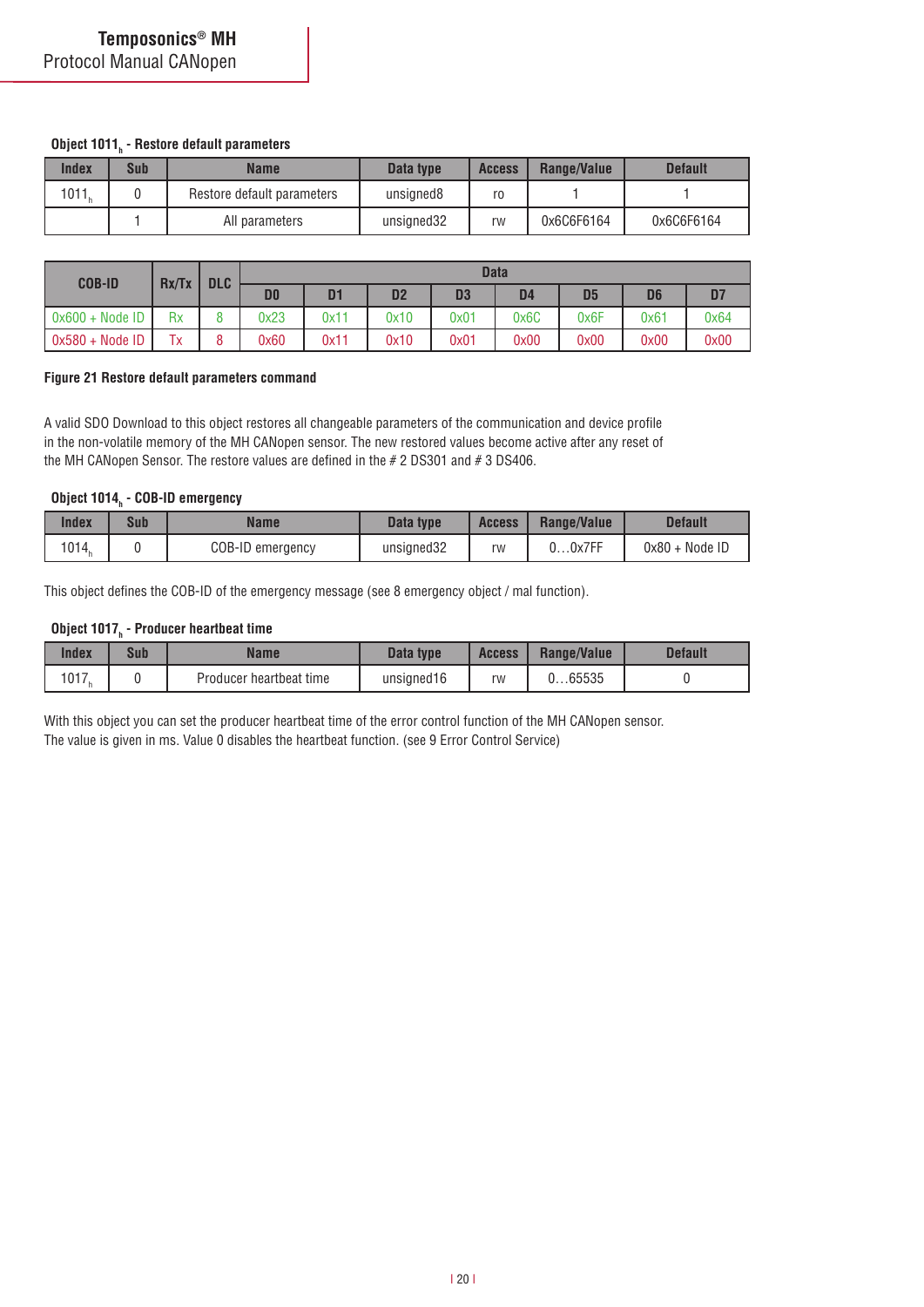# **Object 1018h - Identity object**

| <b>Index</b>      | Sub | <b>Name</b>       | Data type  | <b>Access</b>  | Range/Value | <b>Default</b> |
|-------------------|-----|-------------------|------------|----------------|-------------|----------------|
| 1018 <sub>b</sub> |     | Number of entires | unsigned8  | r <sub>0</sub> |             |                |
|                   |     | Vendor-ID         | unsigned32 | rw             | 0x40        | 0x40           |
|                   | 2   | Product code      | unsigned32 | rw             | 0x43787800  | 0x43787800     |
|                   | 3   | Revision number   | unsigned32 | rw             | 0x312E3031  | 0x312E3031     |
|                   | 4   | Serial number     | unsigned32 | rw             |             |                |

The identity object contains general information about the MH CANopen sensor.

This information are also used as the LSS address when using the 'Switch mode selective' command.

# **Object 1200h - 1st Server SDO parameter**

| <b>Index</b>      | <b>Sub</b> | <b>Name</b>                       | Data type  | <b>Access</b> | Range/Value | <b>Default</b>    |
|-------------------|------------|-----------------------------------|------------|---------------|-------------|-------------------|
| 1200 <sub>b</sub> |            | Number of entires                 | unsigned8  | ro            |             |                   |
|                   |            | $COB$ -ID client -> server $(Rx)$ | unsigned32 | ro            |             | $0x600 + Node1D$  |
|                   |            | $COB$ -ID server -> client $(Tx)$ | unsigned32 | ro            |             | $0x580 + Node$ ID |

# **Object 1800h - 1st PDO parameter**

| <b>Index</b>      | Sub | <b>Name</b>       | Data type  | <b>Access</b>  | Range/Value | <b>Default</b>   |
|-------------------|-----|-------------------|------------|----------------|-------------|------------------|
| 1800 <sub>n</sub> | 0   | Largest subindex  | unsigned8  | r <sub>0</sub> | 5           |                  |
|                   |     | COB-ID PDO        | unsigned32 | rw             |             | $0x180 + Node1D$ |
|                   | っ   | Transmission type | unsigned8  | rw             | 0255        | 254              |
|                   | 5   | Event timer       | unsigned16 | rw             | 065535      |                  |

Subindex 1 contains the COB-ID of the PDO. The PDO can also be disable with this parameter.

| <b>Bit number</b> |                              | Value   Meaning                     |  |
|-------------------|------------------------------|-------------------------------------|--|
| 31 (MSB)          | PDO exists/valid<br>$\Omega$ |                                     |  |
|                   |                              | I PDO does not exist / is not valid |  |
| $10-0$ (LSB)      | X                            | Bits of PDO COB-ID                  |  |

### **Table 8 Description of PDO COB-ID entry**

The transmission type (sub-index 2) defines the transmission character of the PDO.

| <b>Transmission type</b> | <b>PDO Transmission</b><br>synchronous | <b>PDO Transmission</b><br>asynchronous | <b>RTR only</b> |  |  |
|--------------------------|----------------------------------------|-----------------------------------------|-----------------|--|--|
| $0 - 240$                |                                        |                                         |                 |  |  |
| 254; 255                 |                                        |                                         |                 |  |  |
| 252; 253                 |                                        |                                         |                 |  |  |
| $241 - 251$              | not valid reserved                     |                                         |                 |  |  |

### **Table 9 Transmission type values**

For details about the PDO transmission mode see 11.1

If the transmission type is set to 254 or 255 the PDO transmission is asynchronous from the sync object. The PDO transmission rate is defined by the event timer or cyclic timer (Index 6200; 2).

| <b>Event timer</b> | <b>Meaning</b>            |
|--------------------|---------------------------|
|                    | PDO transmission disabled |
| - 65535            | PDO transmission in [ms]  |

**Table 10 Event timer**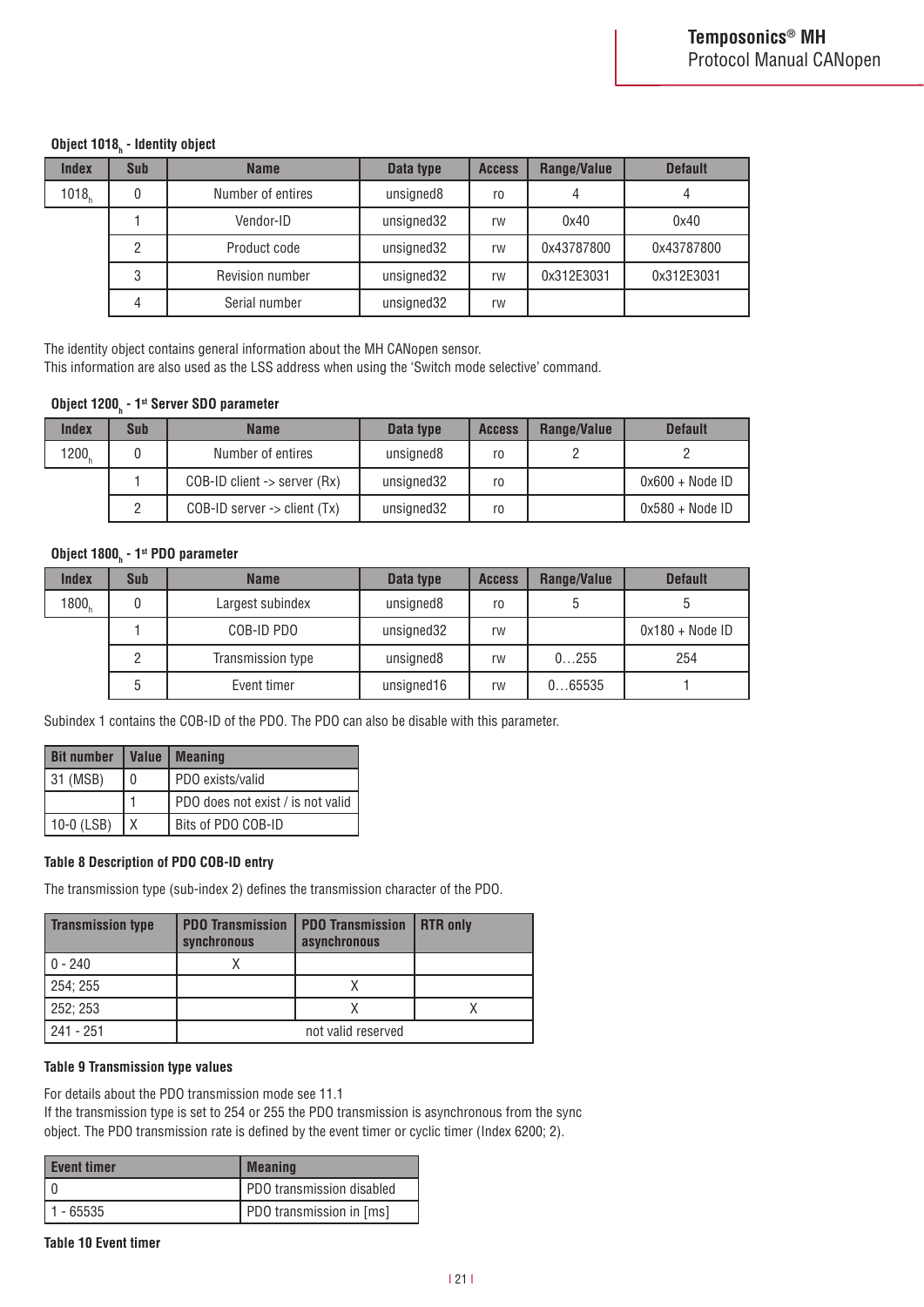# **Object 1A00h - 1st transmit PDO mapping**

| <b>Index</b>      | Sub | <b>Name</b>                       | Data type  | <b>Access</b> | Range/Value | <b>Default</b> |
|-------------------|-----|-----------------------------------|------------|---------------|-------------|----------------|
| 1A00 <sub>b</sub> |     | Largest Subindex                  | unsigned8  | const         |             |                |
|                   |     | $1st$ mapping parameter           | unsigned32 | const         | 60200120h   | 60200120h      |
|                   |     | 2 <sup>nd</sup> mapping parameter | unsigned32 | const         | 60300110h   | 60300110h      |

# **Object 6000h - Operating parameter**

| Index | Sub | <b>Name</b>         | Data type  | <b>Access</b> | Range/Value | <b>Default</b> |
|-------|-----|---------------------|------------|---------------|-------------|----------------|
| 6000  |     | Operating parameter | unsigned16 | rw            |             |                |

This object is not supported by the MH CANopen sensor.

# **Object 6005h - Measuring steps**

| <b>Index</b>      | Sub | <b>Name</b>              | Data type             | <b>Access</b> | Range/Value | <b>Default</b> |
|-------------------|-----|--------------------------|-----------------------|---------------|-------------|----------------|
| 6500 <sub>b</sub> |     | Largest Subindex         | unsigned <sub>8</sub> | ro            |             |                |
|                   |     | Position measuring steps | unsigned32            | ro            |             | 100000         |
|                   |     | Speed measuring steps    | unsigned16            | ro            |             | 100            |

The position measuring steps are given in 0.001 µm. The default resolution of the MH CANopen sensor is 100 µm. The speed measuring steps are given in 0.01 mm/s. This object is for user information.

# **Object 6010<sub>h</sub> - Present value**

| Index             | Sub | Name                         | Data type | <b>Access</b> | Range/Value | <b>Default</b> |
|-------------------|-----|------------------------------|-----------|---------------|-------------|----------------|
| 6010 <sub>b</sub> |     | Number of available channels | unsigned8 | rw            |             |                |
|                   |     | Present value channel 1      | integer32 | rw            |             |                |

With the Preset function you can change the position output value of the actual magnet position to the downloaded preset value. The preset value can be read until the next reset. The preset value is not stored in the non-volatile memory. Only the calculated offset is stored in the non-volatile memory.

# **Object 6020h - Position value**

| Index | Sub | <b>Name</b>                  | Data type | <b>Access</b> | Range/Value | <b>Default</b> |
|-------|-----|------------------------------|-----------|---------------|-------------|----------------|
| 6020  |     | Number of available channels | unsigned8 | ro            |             |                |
|       |     | Position value channel 1     | integer32 | ro            |             |                |

This object contains the position value of the MH CANopen sensor and is mapped in the PDO.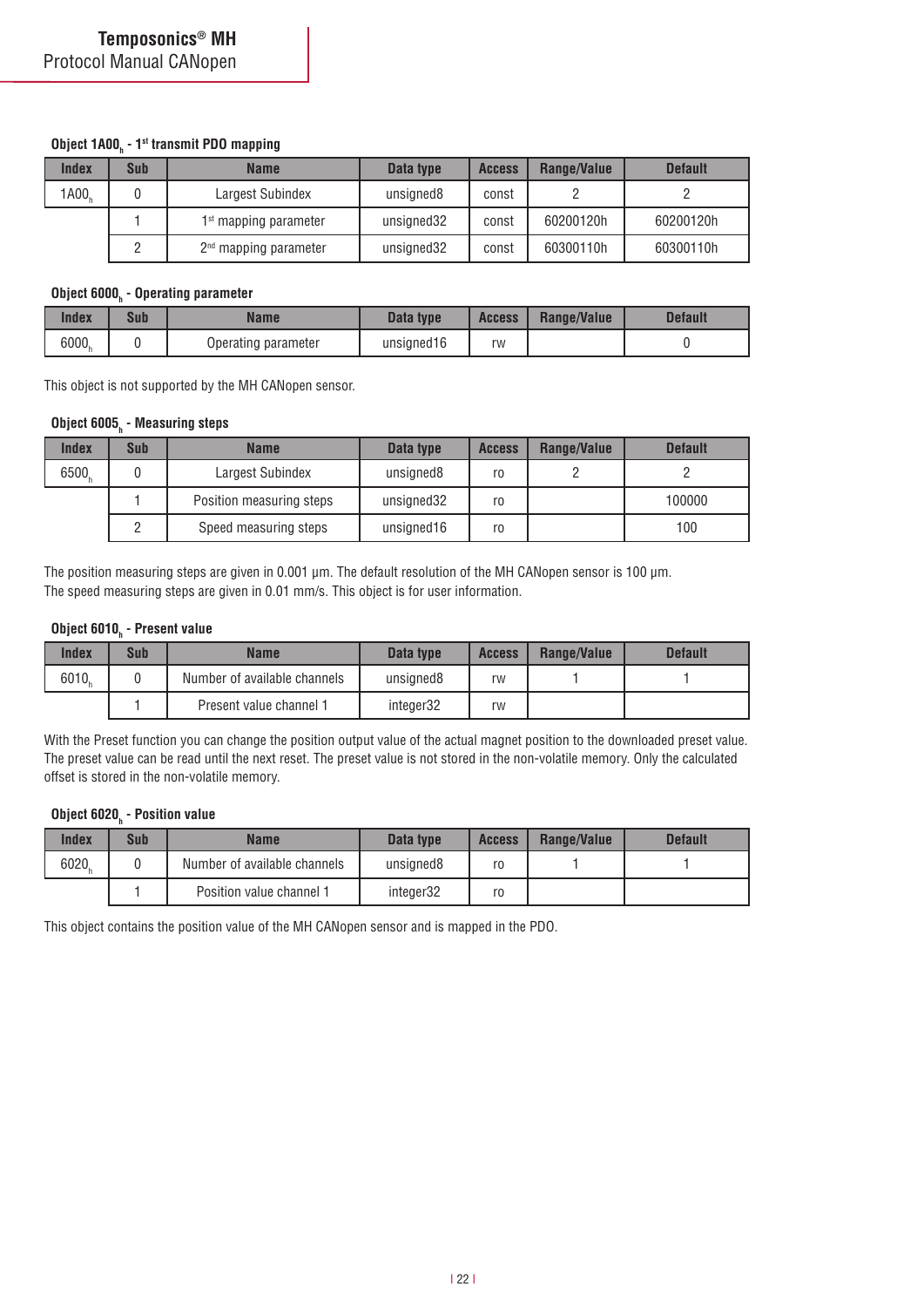# **Object 6030h - Speed value**

| <b>Index</b> | Sub | <b>Name</b>                  | Data type | <b>Access</b> | Range/Value | <b>Default</b> |
|--------------|-----|------------------------------|-----------|---------------|-------------|----------------|
| 6030         |     | Number of available channels | unsigned8 | ro            |             |                |
|              |     | Speed value channel 1        | integer16 | ro            |             |                |

This object contains the speed value of the MH CANopen sensor and is mapped in the PDO.

# **Object 6200h - Cyclic timer**

| Index | Sub | Name         | Data type  | <b>Access</b> | Range/Value | Default |
|-------|-----|--------------|------------|---------------|-------------|---------|
| 6200  |     | Cyclic timer | unsigned16 | rw            |             |         |

If the transmission type is set to 254 or 255 the PDO transmission is asynchronous from the sync object. The PDO transmission rate is defined by the cyclic timer or event timer (Index1800;5).

| Cyclic Timer | <b>Meaning</b>            |
|--------------|---------------------------|
|              | PDO transmission disabled |
| - 65535      | PDO transmission in [ms]  |

# **Object 6500h - Operating status**

| Index | Sub | Name             | Data type<br><b>Access</b> |                | Range/Value | <b>Default</b> |
|-------|-----|------------------|----------------------------|----------------|-------------|----------------|
| 6500  |     | Operating status | unsigned16                 | ro<br><b>U</b> |             |                |

This object is not supported by the MH CANopen sensor.

# **Object 6501h - Measuring step**

| Index | Sub | <b>Name</b>    | Data type  | <b>Access</b> | Range/Value | <b>Default</b> |
|-------|-----|----------------|------------|---------------|-------------|----------------|
| 6501  |     | Measuring step | unsigned32 | ro            |             | 100000         |

This object has the same functionality as object 6005 $_{\textrm{\tiny{h}}}$  subindex 1.

The measuring step is given in 0.001 µm. The default resolution of the MH CANopen sensor is 100 µm.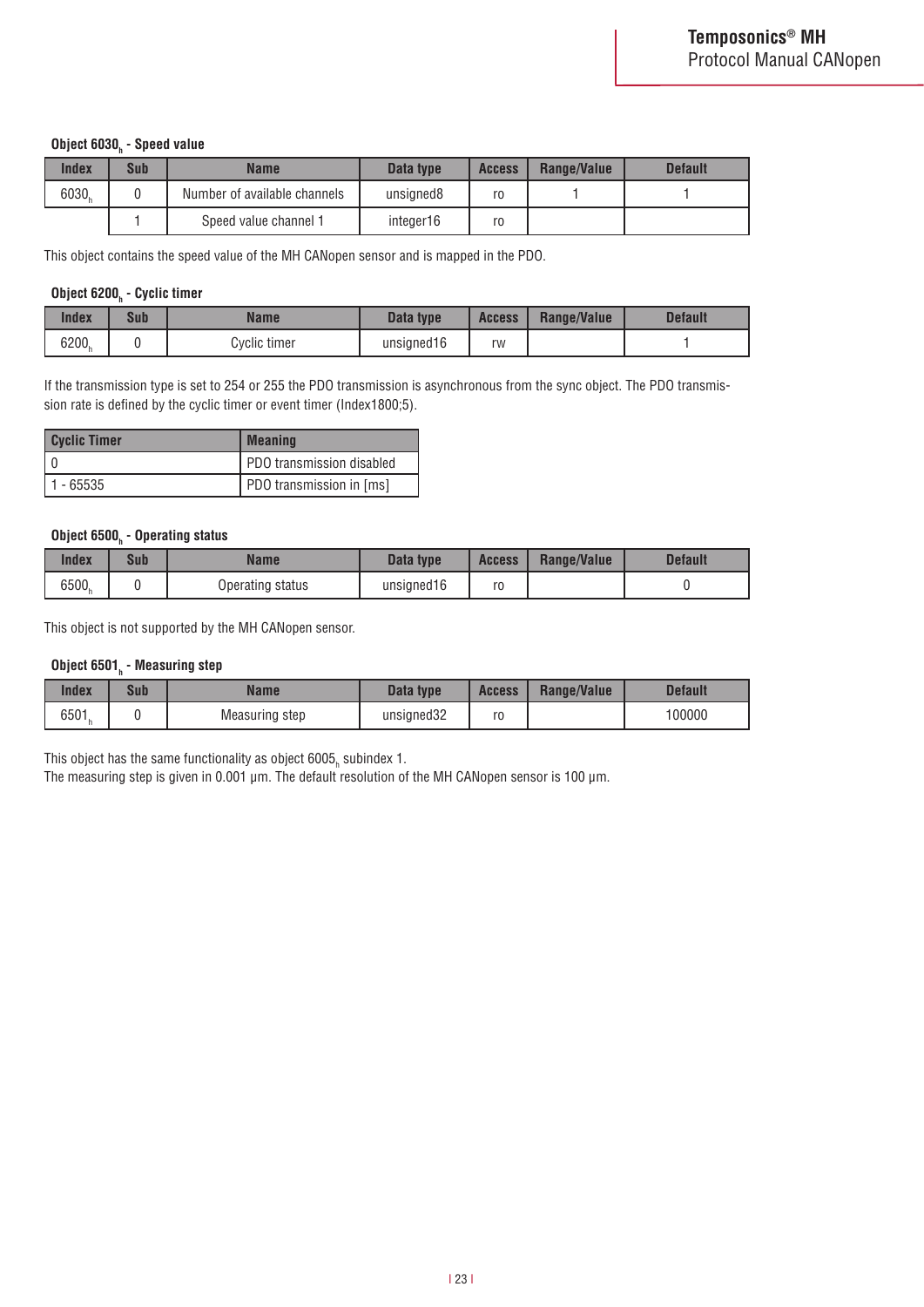### **11 Process data**

### **11.1 Transmission the data**

With the transmission type object (Index 1800,2) you can switch between the different transmission modes.

#### **11.1.1 Synchronous mode**

When the MH CANopen sensor is in NMT operational state and the transmission type (Index 1800,2) is between  $n = 0 - 240$  the synchronous mode is enabled. The PDO is transmitted by the MH CANopen sensor after receiving every n-th SYNC object. The SYNC object has the following format.

| <b>COB-ID</b> | Rx/Tx | <b>DLC</b> |                |                          |                          | <b>Data</b> |                |                          |                          |  |
|---------------|-------|------------|----------------|--------------------------|--------------------------|-------------|----------------|--------------------------|--------------------------|--|
|               |       |            | D <sub>0</sub> | D <sub>1</sub>           | D <sub>2</sub>           | D3          | D <sub>4</sub> | D <sub>5</sub>           | D <sub>6</sub>           |  |
| 0x080         | Rx    | v          | ۰              | $\overline{\phantom{a}}$ | $\overline{\phantom{a}}$ | -           | -              | $\overline{\phantom{0}}$ | $\overline{\phantom{0}}$ |  |

#### **Figure 22 SYNC object**

**Note:** The COB-ID of the SYNC object message can be individually programmed with Index 1005 (see 10.2). So the COB-ID of the SYNC message can be different.

#### **11.1.2 Polling with remote frames**

The polling of the PDO data with remote frames is independent from the transmission type (Index 1800,2). The PDO is transmitted by the MH CANopen sensor after receiving the corresponding PDO remote frame. The PDO remote frame has the following format.

| <b>COB-ID</b>          | Rx/Tx | <b>DLC</b> | <b>Data</b>    |                          |                          |                          |                |                          |                |    |
|------------------------|-------|------------|----------------|--------------------------|--------------------------|--------------------------|----------------|--------------------------|----------------|----|
|                        |       |            | D <sub>0</sub> | D <sub>1</sub>           | D <sub>2</sub>           | D <sub>3</sub>           | D <sub>4</sub> | D <sub>5</sub>           | D <sub>6</sub> | D7 |
| PDO COB-ID+<br>RTR bit | Rx    | υ          | ۰              | $\overline{\phantom{0}}$ | $\overline{\phantom{a}}$ | $\overline{\phantom{a}}$ |                | $\overline{\phantom{0}}$ | ۰              |    |

#### **Figure 23 PDO remote frame**

#### **11.1.3 Asynchronous mode**

When the MH CANopen Sensor is in NMT operational state and the transmission type (Index 1800,2) is 254 or 255 the asynchronous mode is enabled. The PDO is transmitted by the MH CANopen sensor after the event timer (Index 1800,5) or cyclic timer (Index 6200) is expired. Both objects control the same timer. The value of the timer is given in ms.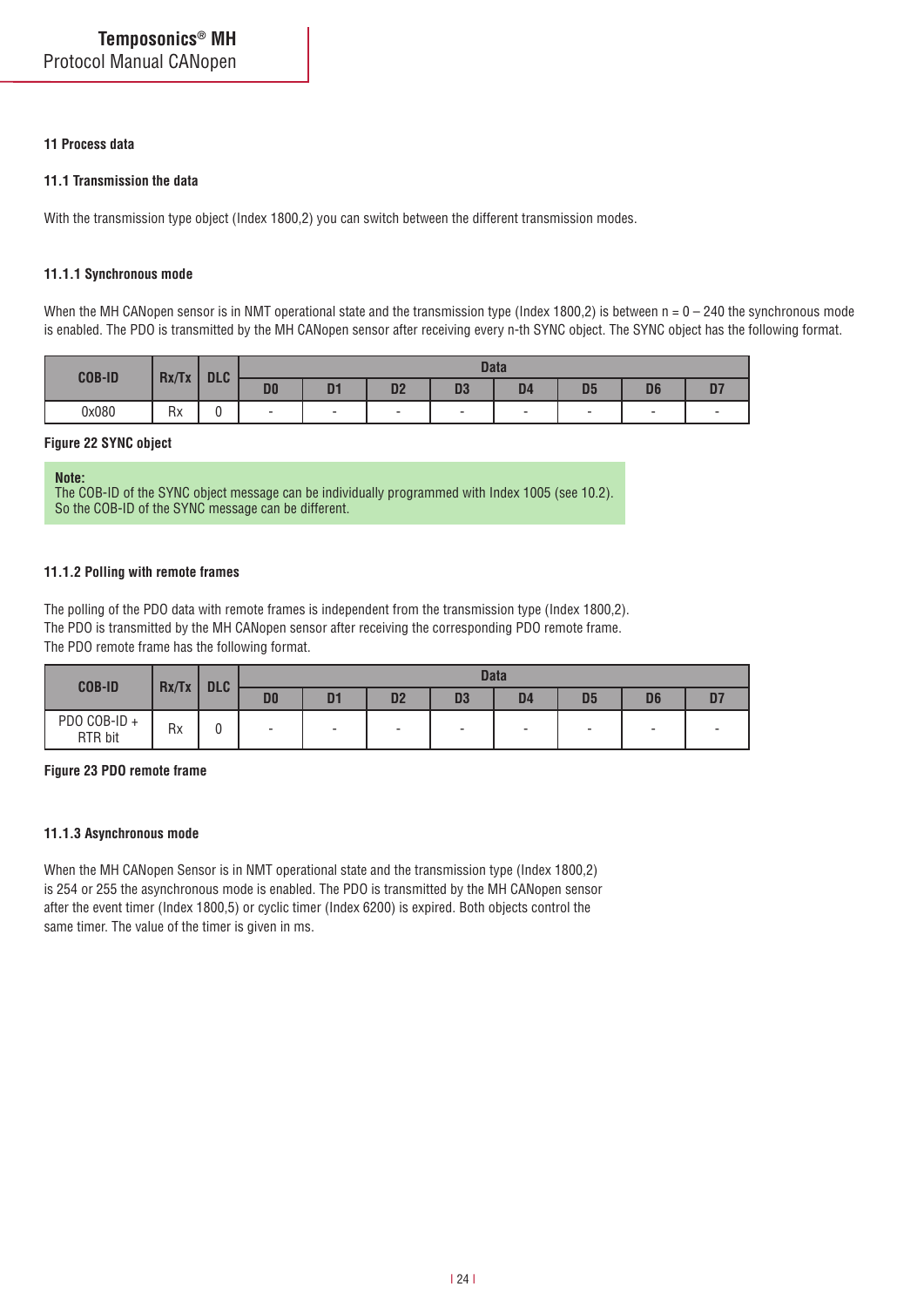#### **11.1.4 PDO message format**

This is the format of the MH CANopen sensor PDO message. The PDO message mapping can be seen at Index 1A00.

| <b>COB-ID</b>   | Rx/Tx | <b>DLC</b> | <b>Data</b>           |     |                |                   |                |                     |                |   |  |
|-----------------|-------|------------|-----------------------|-----|----------------|-------------------|----------------|---------------------|----------------|---|--|
|                 |       |            | D <sub>0</sub>        | n-  | D <sub>2</sub> | D <sub>3</sub>    | D <sub>4</sub> | D <sub>5</sub>      | D <sub>6</sub> |   |  |
| 0x180 + Node ID | Tx    | 6          | Pos<br>$\mathsf{LSB}$ | Pos | Pos            | Pos<br><b>MSB</b> | Speed<br>LSB   | Speed<br><b>MSB</b> | -              | - |  |

#### **Figure 24 PDO format**

For the PDO message the actual measuring steps for the position (Pos) and speed values an be read with object linear encoder measuring step settings (Index 6005).

**Note:** The COB-ID of the PDO message can be individually programmed with Index 1800, 1 (see 10.2). So the COB-ID of the PDO message can be different.

#### **11.1.5 PDO error behaviour**

The errors that can be detected by the MH CANopen sensor are defined in the object manufacture status register (Index 1002,0).

| D. | 05 | D <sub>4</sub>             | D3  |    | D <sub>0</sub> |
|----|----|----------------------------|-----|----|----------------|
|    | ∟ບ | F <sub>2</sub><br>--<br>-- | e a | ΕU |                |

| N:  | <b>Status</b>                   | $0 =$ Sensor in error state<br>Any error except temperature µC<br>$1 =$ Normal running state<br>Valid position and velocity data transmitted                                                                                                                             |
|-----|---------------------------------|--------------------------------------------------------------------------------------------------------------------------------------------------------------------------------------------------------------------------------------------------------------------------|
| S:  | Start up                        | $0 =$ Normal running state<br>$1 =$ Start up or internal test mode<br><b>No PDO communication possible</b>                                                                                                                                                               |
| E0: | <b>Magnet Error</b>             | $0 =$ One magnet detected<br>Valid position and velocity data transmitted<br>$1 = no$ magnet detected<br>Position and velocity data set to zero<br>$1 = No$ or more than one magnet detected<br>Valid position and velocity data of the first magnet transmitted         |
| E1: | Range Error                     | $0 = No error$<br>$1$ = The calculated position is out of range<br>Position and velocity value is set to zero<br>1 = Position buffer has not 100 consecutively valid position values<br><b>Valid position data transmitted</b><br><b>Velocity data maybe not correct</b> |
| E2: | Data flash error $0 = No$ error | 1 = The CRC check of data flash parameter memory failed<br>Position and velocity data set to zero                                                                                                                                                                        |
| E3: | Controller error $0 = No$ error | $1$ = the internal test routines detects an error<br>Position and velocity data set to zero                                                                                                                                                                              |
| T:  |                                 | Temperature $\mu C$ 0 = T < Max temperature<br>$1 = T$ > Max temperature<br><b>Position and velocity data transmitted</b>                                                                                                                                                |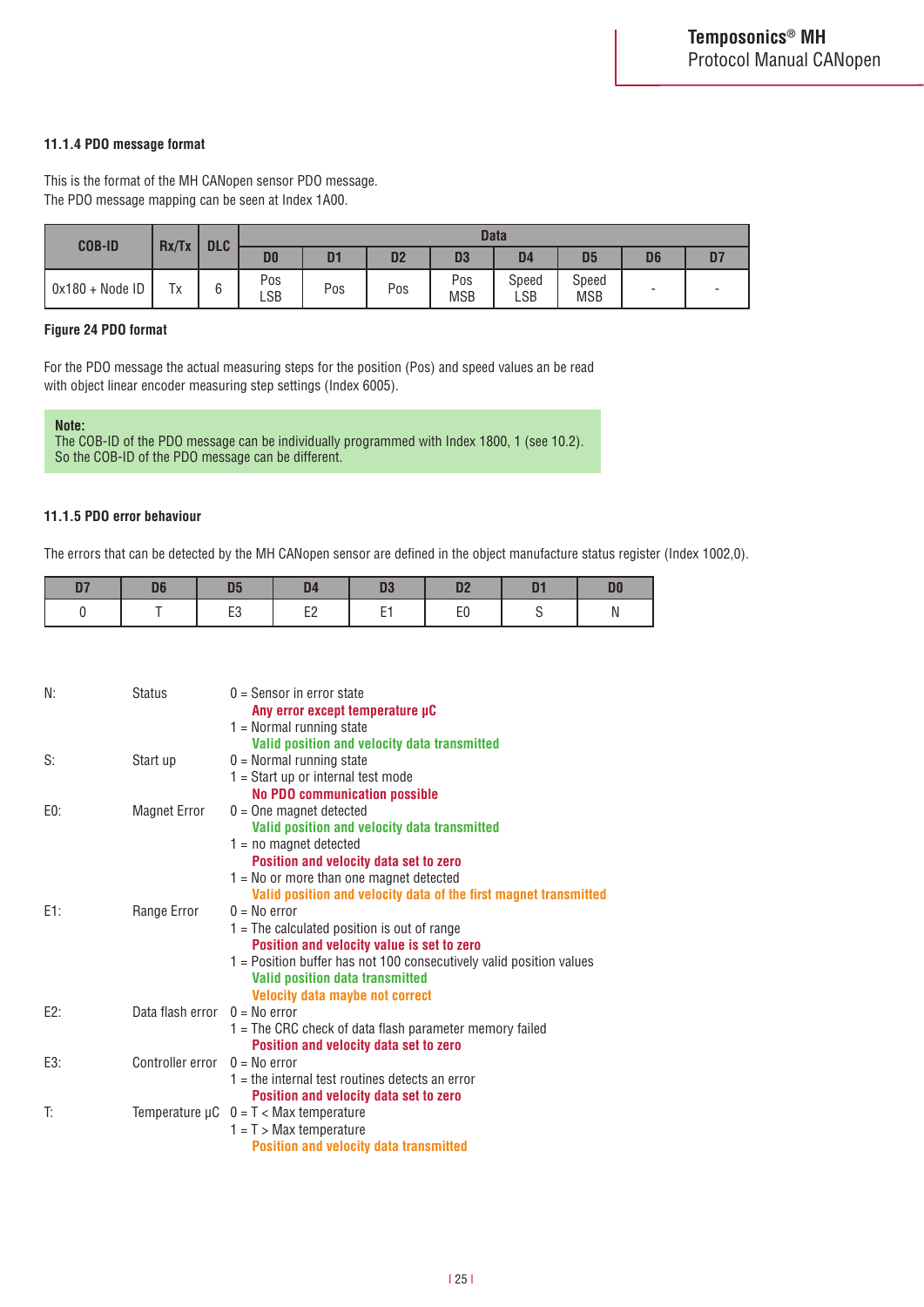### **12 Literature**

- # 1 CiA DS305 CANopen Layer Setting Service (LSS) V2.1.1
- # 2 CiA DS301 CANopen Application Layer and Communication Profile V4.02
- # 3 CiA DS406 CANopen Device profile for encoders V3.1